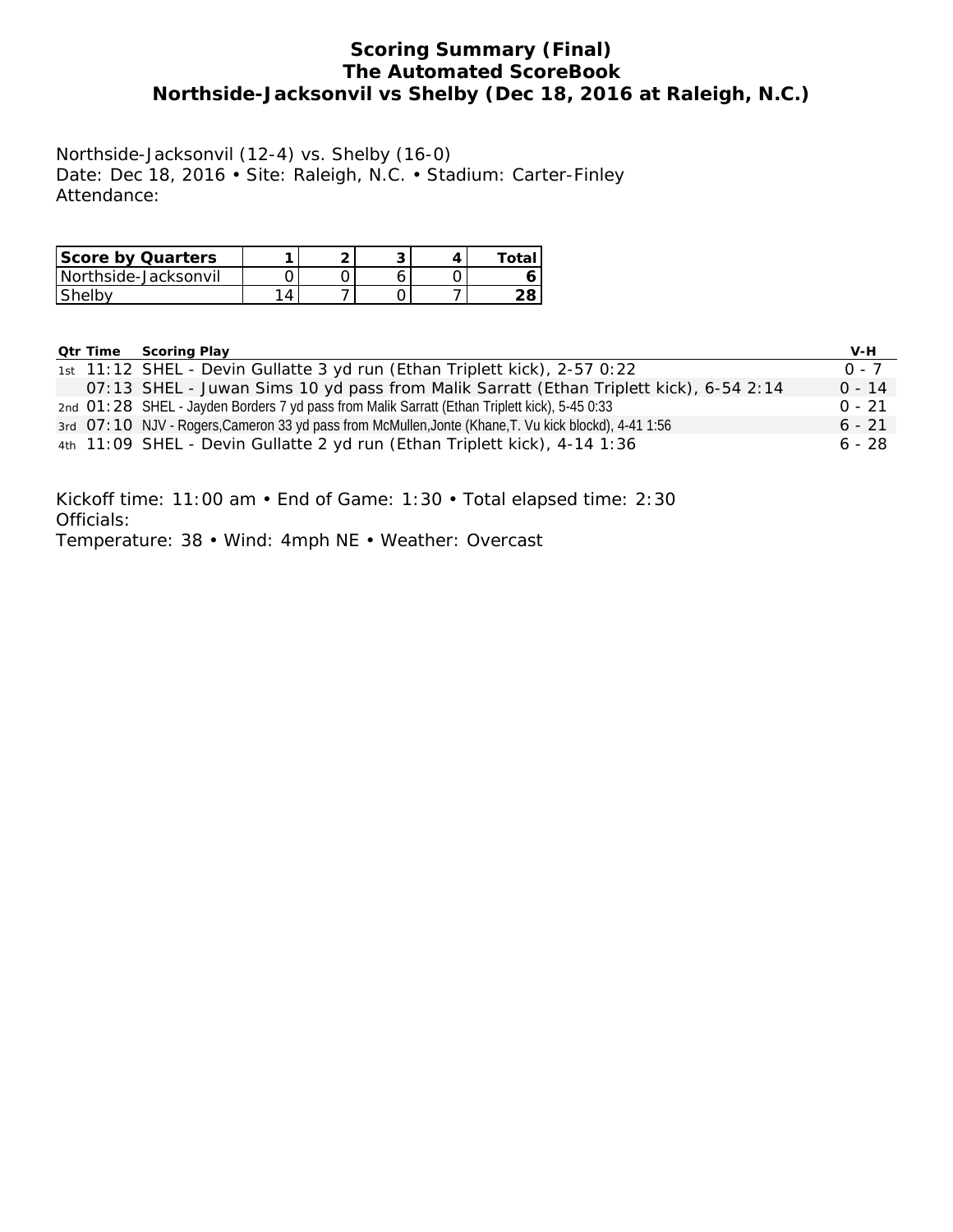## **Team Statistics (Final) The Automated ScoreBook Northside-Jacksonvil vs Shelby (Dec 18, 2016 at Raleigh, N.C.)**

|                                | <b>NJV</b>     | <b>SHEL</b>    |
|--------------------------------|----------------|----------------|
| FIRST DOWNS                    | 16             | 18             |
| Rushing                        | 5              | 12             |
| Passing                        | 11             | 5              |
| Penalty                        | $\overline{O}$ | $\mathbf{1}$   |
| NET YARDS RUSHING              | 29             | 224            |
| <b>Rushing Attempts</b>        | 30             | 36             |
| Average Per Rush               | 1.0            | 6.2            |
| Rushing Touchdowns             | $\mathbf 0$    | $\overline{2}$ |
| Yards Gained Rushing           | 82             | 236            |
| Yards Lost Rushing             | 53             | 12             |
| NET YARDS PASSING              | 226            | 134            |
| Completions-Attempts-Int       | $25 - 37 - 2$  | $10 - 19 - 2$  |
| Average Per Attempt            | 6.1            | 7.1            |
| Average Per Completion         | 9.0            | 13.4           |
| Passing Touchdowns             | 1              | 2              |
| <b>TOTAL OFFENSE YARDS</b>     | 255            | 358            |
| Total offense plays            | 67             | 55             |
| Average Gain Per Play          | 3.8            | 6.5            |
| Fumbles: Number-Lost           | $4 - 2$        | $1 - 1$        |
| Penalties: Number-Yards        | $9 - 70$       | $1 - 5$        |
| PUNTS-YARDS                    | $3 - 114$      | $1 - 44$       |
| Average Yards Per Punt         | 38.0           | 44.0           |
| Net Yards Per Punt             | 38.0           | 24.0           |
| Inside 20                      | 1              | $\overline{O}$ |
| 50+ Yards                      | 1              | 0              |
| Touchbacks                     | $\overline{O}$ | $\mathbf{1}$   |
| Fair catch                     | 0              | O              |
| KICKOFFS-YARDS                 | $2 - 105$      | $5 - 259$      |
| Average Yards Per Kickoff      | 52.5           | 51.8           |
| Net Yards Per Kickoff          | 43.0           | 35.2           |
| Touchbacks                     | 0              | $\Omega$       |
| Punt returns: Number-Yards-TD  | $0 - 0 - 0$    | $0 - 0 - 0$    |
| Average Per Return             | 0.0            | 0.0            |
| Kickoff returns: Number-Yds-TD | $5 - 83 - 0$   | $2 - 19 - 0$   |
| Average Per Return             | 16.6           | 9.5            |
| Interceptions: Number-Yds-TD   | $2 - 29 - 0$   | $2 - 44 - 0$   |
| Fumble Returns: Number-Yds-TD  | $1 - 14 - 0$   | $0 - 0 - 0$    |
| Miscellaneous Yards            | 0              | 0              |
| Possession Time                | 27:18          | 20:42          |
| 1st Quarter                    | 8:03           | 3:57           |
| 2nd Quarter                    | 7:32           | 4:28           |
| 3rd Quarter                    | 7:07           | 4:53           |
| 4th Quarter                    | 4:36           | 7:24           |
| <b>Third-Down Conversions</b>  | 9 of 15        | 4 of 9         |
| Fourth-Down Conversions        | 1 of 2         | 1 of 2         |
| Red-Zone Scores-Chances        | $0 - 2$        | $4 - 6$        |
| Touchdowns                     | $0 - 2$        | 4-6            |
| Field goals                    | $0 - 2$        | 0-6            |
| Sacks By: Number-Yards         | $0 - 0$        | $3 - 26$       |
| <b>PAT Kicks</b>               | $0 - 1$        | $4 - 4$        |
| <b>Field Goals</b>             | $O-O$          | 0-1            |
| Points off turnovers           | 6              | 14             |
|                                |                |                |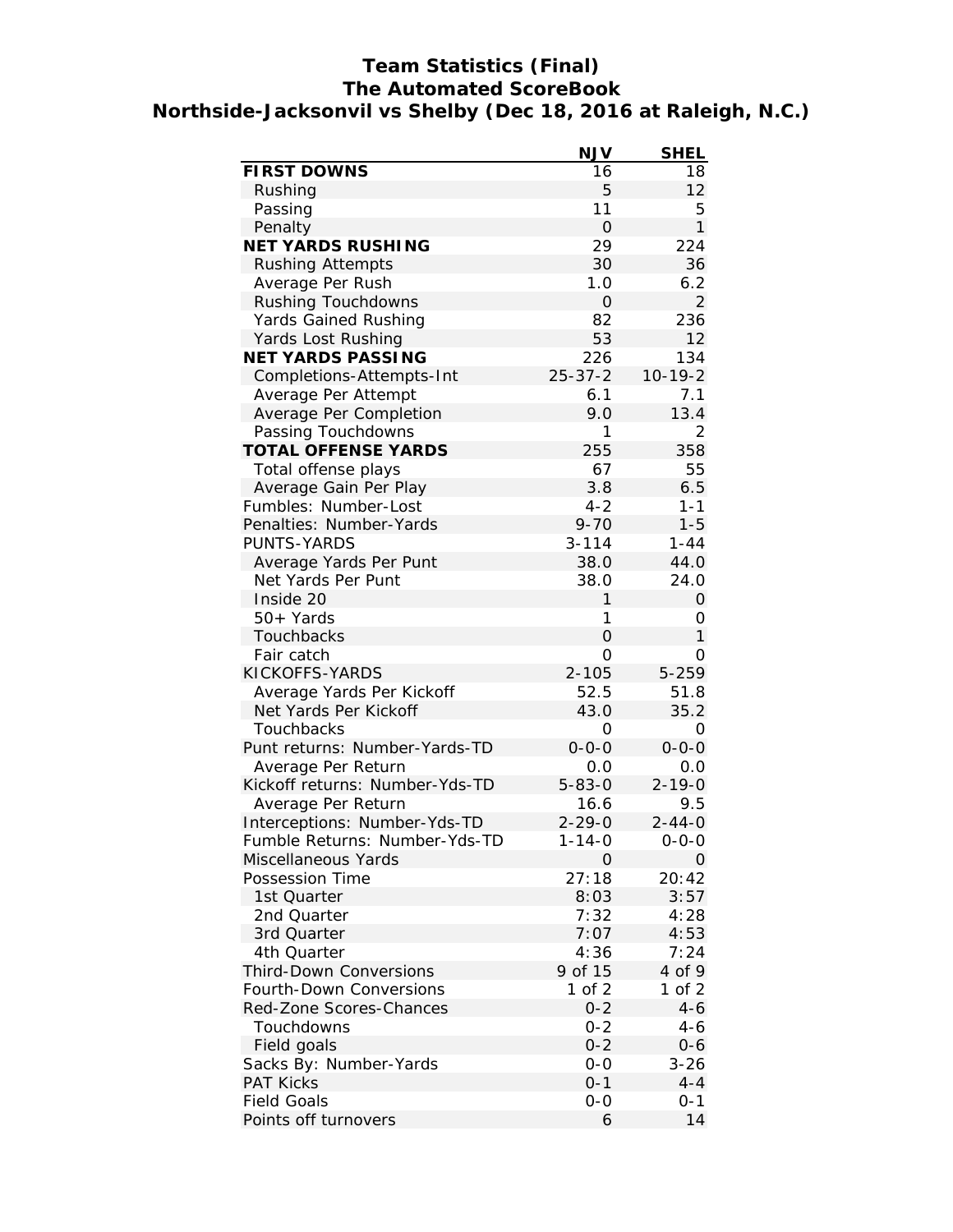# **Individual Statistics (Final) The Automated ScoreBook Northside-Jacksonvil vs Shelby (Dec 18, 2016 at Raleigh, N.C.)**

## **Northside-Jacksonvil Shelby**

| Rushing          | Net<br>No. Gain Loss<br>TD<br>Avg<br>Lg                                                                                          | Rushing                | Net<br>No. Gain Loss<br>TD<br>Avg<br>Lg                                                                         |
|------------------|----------------------------------------------------------------------------------------------------------------------------------|------------------------|-----------------------------------------------------------------------------------------------------------------|
| Washington, D.   | 5<br>25<br>1<br>24<br>7<br>$\Omega$<br>4.8                                                                                       | Juwan Sims             | 21<br>158<br>6<br>152<br>$\overline{O}$<br>54<br>7.2                                                            |
| Koonce, Jaquis   | 5<br>12<br>$\overline{7}$<br>5<br>7<br>1.0<br>$\circ$                                                                            | Devin Gullatte         | 12<br>$\overline{2}$<br>54<br>6<br>48<br>17<br>4.0                                                              |
| Wooten, J        | 1<br>$\overline{2}$<br>$\overline{2}$<br>$\overline{2}$<br>2.0<br>$\mathbf{O}$<br>0                                              | Malik Sarratt          | 24<br>13<br>3<br>24<br>0<br>0<br>8.0                                                                            |
| McMullen, Jonte  | $-2$<br>19<br>43<br>45<br>9<br>$-0.1$<br>0                                                                                       | Totals                 | 12<br>$\overline{2}$<br>54<br>6.2<br>36<br>236<br>224                                                           |
| Totals           | $\overline{82}$<br>$\overline{53}$<br>$\overline{29}$<br>$\overline{Q}$<br>$\overline{30}$<br>$\overline{O}$<br>$\overline{1.0}$ |                        |                                                                                                                 |
| Passing          | $C - A - I$<br>Yds<br>TD<br>Long Sack                                                                                            | Passing                | $C - A - I$<br>Yds<br>TD.<br>Long<br>Sack                                                                       |
| McMullen, Jonte  | $25 - 37 - 2$<br>226<br>1<br>34<br>$\overline{3}$                                                                                | Malik Sarratt          | $\overline{2}$<br>$10 - 19 - 2$<br>134<br>36<br>$\overline{0}$                                                  |
| Totals           | $\overline{1}$<br>$\overline{3}$<br>$25 - 37 - 2$<br>226<br>34                                                                   | Totals                 | $\overline{2}$<br>$\overline{0}$<br>134<br>36<br>$10-19-2$                                                      |
| Receiving        | No.<br>Yards<br>ТD<br>Long                                                                                                       | Receiving              | No.<br>Yards<br>TD<br>Long                                                                                      |
| McMullen, Jamari | 8<br>42<br>$\Omega$<br>12                                                                                                        | Jayden Borders         | 5<br>86<br>1<br>36                                                                                              |
| Rogers, Cameron  | 70<br>33<br>6<br>1                                                                                                               | Isaiah Etchison        | 21<br>$\overline{2}$<br>13<br>$\circ$                                                                           |
| Jones, Demetrius | 5<br>34<br>70<br>O                                                                                                               | Juwan Sims             | 2<br>19<br>1<br>10                                                                                              |
| Wilson, Jireh    | 3<br>32<br>$\mathbf{O}$<br>19                                                                                                    | Darius Fuller          | 1<br>8<br>$\mathsf{O}$<br>8                                                                                     |
| McCaskill, T.    | 2<br>16<br>$\mathbf{O}$<br>9                                                                                                     | Totals                 | $\overline{2}$<br>10<br>134<br>36                                                                               |
| Washington, D.   | 1<br>$-4$<br>0<br>$\overline{O}$                                                                                                 |                        |                                                                                                                 |
| Totals           | 25<br>226<br>$\mathbf{1}$<br>34                                                                                                  |                        |                                                                                                                 |
| Punting          | Avg Long In20<br>No.<br>Yds<br>ΤB                                                                                                | Punting                | In20<br>TB<br>No.<br>Yds<br>Avg Long                                                                            |
| McMullen, Jonte  | 3<br>114<br>38.0<br>53<br>$\overline{0}$<br>1                                                                                    | Juwan Sims             | 1<br>44<br>44.0<br>44<br>$\mathbf{O}$<br>1                                                                      |
| Totals           | $\overline{3}$<br>$\overline{0}$<br>$\overline{53}$<br>$\mathbf{1}$<br>114<br>38.0                                               | Totals                 | $\mathbf{1}$<br>$\overline{44}$<br>44.0<br>$\overline{44}$<br>$\overline{O}$<br>$\mathbf{1}$                    |
|                  |                                                                                                                                  |                        |                                                                                                                 |
|                  | Punt<br>Kickoff<br>Intercept                                                                                                     |                        | Punt<br>Kickoff<br>Intercept                                                                                    |
| Returns          | Lg No Yds<br>No Yds<br>Lg No Yds<br>La                                                                                           | Returns                | Lg No Yds<br>Lg $No$ Yds<br>No Yds<br>Lq                                                                        |
| Jones, Demetrius | 2<br>19<br>14<br>$\Omega$<br>$\circ$<br>1<br>$\mathsf{O}$<br>$\mathsf{O}$<br>$\Omega$                                            | Juwan Sims             | $\mathbf 0$<br>$\Omega$<br>$\mathbf{1}$<br>15<br>15<br>$\Omega$<br>$\overline{O}$<br>$\mathbf{O}$<br>$\Omega$   |
| Wilson, Jireh    | $\mathsf O$<br>$\Omega$<br>$\Omega$<br>$\mathbf 0$<br>$\mathbf{1}$<br>29<br>29<br>0<br>$\mathbf 0$                               | Aaron Jolly            | $\mathbf 0$<br>$\mathbf 0$<br>0<br>$\mathbf 0$<br>$\mathbf 0$<br>$\mathbf 0$<br>$\Omega$<br>1<br>$\mathbf 0$    |
| McCaskill, T.    | 3<br>25<br>0<br>0<br>0<br>$\circ$<br>64<br>0<br>0                                                                                | Jaylon Scott           | $\mathsf O$<br>$\mathbf 0$<br>$\mathsf{O}$<br>$\Omega$<br>$\mathbf{1}$<br>44<br>0<br>$\mathbf 0$<br>44          |
| Totals           | $\overline{0}$<br>$\Omega$<br>$\overline{5}$<br>$\Omega$<br>83<br>$\overline{25}$<br>$\overline{2}$<br>29<br>29                  | Jayden Borders         | $\mathsf O$<br>0<br>0<br>1<br>4<br>4<br>0<br>0<br>O                                                             |
|                  |                                                                                                                                  | Totals                 | $\overline{2}$<br>$\Omega$<br>$\overline{O}$<br>$\overline{15}$<br>$\Omega$<br>19<br>$\overline{2}$<br>44<br>44 |
| Field goals      | Time<br>Dist<br>Qtr<br>Result                                                                                                    | Field goals            | Qtr<br>Time<br>Dist<br>Result                                                                                   |
|                  |                                                                                                                                  | Ethan Triplett         | 05:35<br>2nd<br>27 yards<br>Missed                                                                              |
| Kickoffs         | Yards<br>TВ<br>OB<br>Avg<br>No.                                                                                                  | Kickoffs               | Yards<br>TВ<br>No.<br>Ava<br>OВ                                                                                 |
| Wooten, J        | 52.5<br>$\overline{2}$<br>105<br>$\Omega$<br>$\Omega$                                                                            | <b>Chase Hendricks</b> | 5<br>259<br>51.8<br>$\Omega$<br>$\Omega$                                                                        |
| All-purpose      | Rcv<br>KR.<br>PR<br>IR<br>Total<br>Run                                                                                           | All-purpose            | KR<br><b>PR</b><br>IR<br>Total<br>Run<br>Rcv                                                                    |
| Jones, Demetrius | $\mathsf{O}$<br>70<br>19<br>$\mathsf{O}\xspace$<br>$\mathsf{O}$<br>89                                                            | Juwan Sims             | 152<br>19<br>15<br>$\mathsf{O}$<br>$\mathsf O$<br>186                                                           |
| McCaskill, T.    | 16<br>64<br>0<br>80<br>0<br>0                                                                                                    | Jayden Borders         | 0<br>86<br>$\circ$<br>$\circ$<br>90<br>4                                                                        |
| Rogers, Cameron  | $\mathbf 0$<br>70<br>0<br>70<br>$\mathbf{O}$<br>$\mathbf 0$                                                                      | Devin Gullatte         | 48<br>$\mathcal{O}$<br>$\mathsf{O}$<br>$\mathbf 0$<br>$\circ$<br>48                                             |
|                  |                                                                                                                                  |                        |                                                                                                                 |

FUMBLES: Northside-Jacksonvil-McMullen,Jonte 2-1; Washington,D. 1-1; Koonce,Jaquis 1-0. Shelby-Jayden Borders 1-1.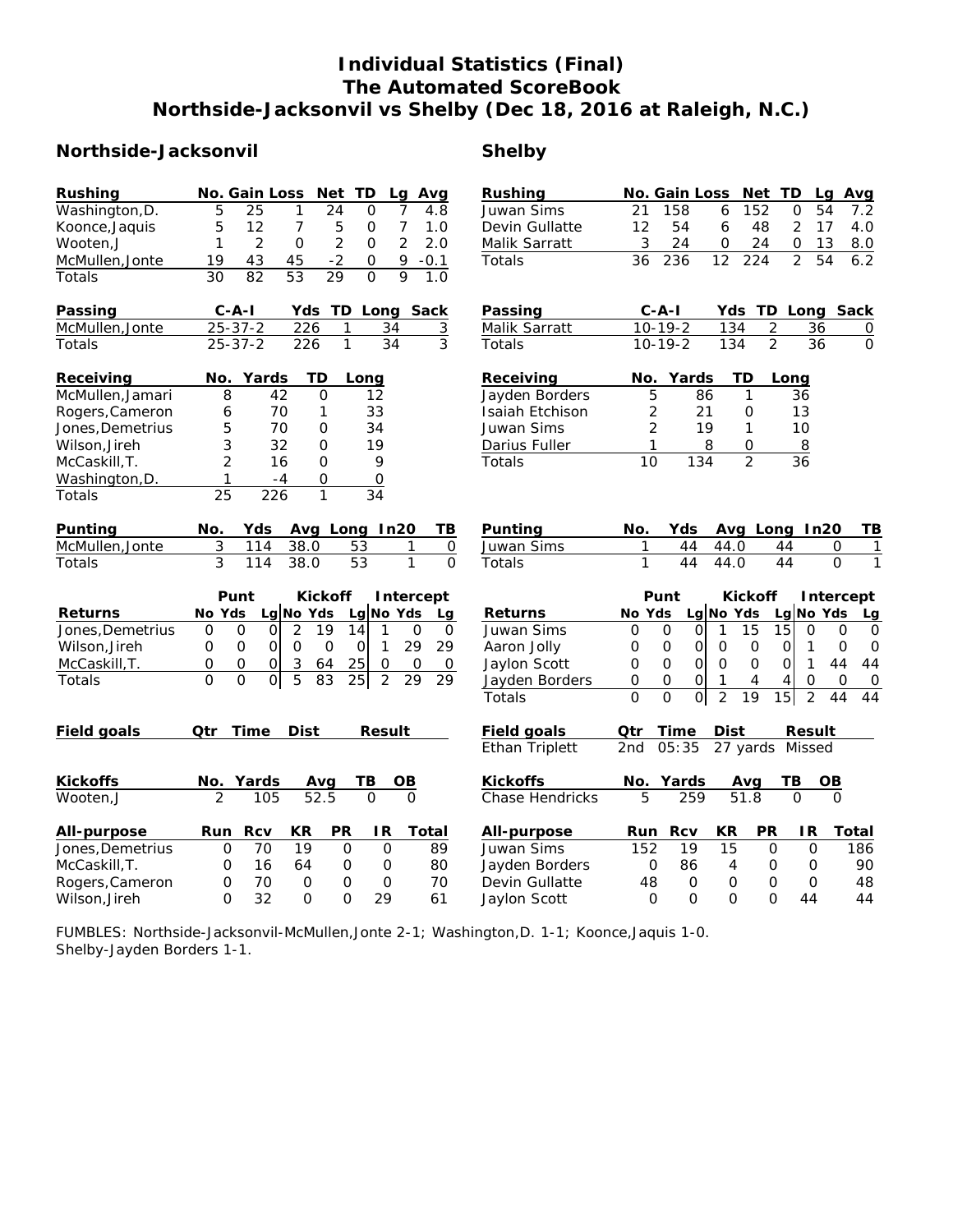#### **Defensive Statistics (Final) The Automated ScoreBook Northside-Jacksonvil vs Shelby (Dec 18, 2016 at Raleigh, N.C.)**

| #              | Northside-Jacksonv Solo |                 |                     |                 | Ast Total Sacks-Yds      | TFL-Yds                  |                          | FF FR-Yds | Int-Yds BrUp             |                | <b>Blks</b>              | QBH          |
|----------------|-------------------------|-----------------|---------------------|-----------------|--------------------------|--------------------------|--------------------------|-----------|--------------------------|----------------|--------------------------|--------------|
| $\overline{9}$ | Jones, Antonie          | $\overline{2}$  | 7                   | 9               |                          | $0.5 - 1$                |                          |           |                          |                |                          |              |
|                | 56 Baker, Daiquan       | $\overline{4}$  | $\overline{4}$      | 8               |                          |                          |                          |           |                          |                |                          |              |
|                | 53 Thomas, Jalen        | $\overline{2}$  | 5                   | 7               |                          | $1.0 - 2$                |                          |           |                          |                |                          |              |
|                | 12 Nelson, Naequan      | $\overline{4}$  | $\overline{2}$      | 6               |                          | $0.5 - 2$                | $\mathbf{1}$             |           |                          |                |                          |              |
|                | 35 Bussey, Costello     | $\overline{2}$  | 4                   | 6               |                          | $1.5 - 3$                | $\overline{a}$           |           | $\overline{a}$           |                |                          |              |
| 5              | Wilson, Jireh           | 3               | $\overline{2}$      | 5               |                          | $1.0 - 3$                |                          |           | $1 - 29$                 |                |                          |              |
| $\mathfrak{Z}$ | McMullen, Jamari        | 3               | 1                   | 4               |                          |                          |                          |           |                          |                |                          |              |
|                | 80 Moore, Tyson         | $\mathbf{1}$    | 3                   | $\overline{4}$  |                          | $0.5 - 2$                |                          |           |                          |                |                          | 1            |
|                | 24 Koonce, Jaquis       | $\overline{2}$  | 1                   | 3               |                          | $\overline{\phantom{a}}$ |                          |           | L,                       |                | $\overline{\phantom{a}}$ |              |
|                | 32 Washington, E.       | $\mathbf{1}$    | $\mathbf{1}$        | $\overline{2}$  |                          | $0.5 - 1$                |                          |           |                          |                |                          |              |
| 6              | McCaskill, T.           | O               | 2                   | $\overline{2}$  | $\overline{a}$           | $0.5 - 1$                |                          |           | $\overline{a}$           |                |                          |              |
|                | 10 Rogers, Cameron      | 1               | $\mathbf{O}$        | 1               |                          |                          |                          |           |                          |                |                          |              |
|                | 11 Jones, Demetrius     | 1               | $\mathbf{O}$        | 1               | $\overline{\phantom{a}}$ | $\overline{a}$           | $\overline{\phantom{a}}$ | $1 - 14$  | $1 - 0$                  | ÷.             | $\overline{\phantom{a}}$ |              |
| 8              | McMullen, Jonte         | $\mathbf{1}$    | $\overline{O}$      | $\mathbf{1}$    |                          |                          |                          |           |                          | $\overline{a}$ |                          |              |
|                | Totals                  | $\overline{27}$ | $\overline{32}$     | $\overline{59}$ | $0.0 - 0$                | $6.0 - 15$               | $\mathbf{1}$             | $1 - 14$  | $2 - 29$                 | $\Omega$       | $\Omega$                 | $\mathbf{1}$ |
|                |                         |                 |                     |                 |                          |                          |                          |           |                          |                |                          |              |
| #              | Shelby                  | Solo            |                     |                 | Ast Total Sacks-Yds      | TFL-Yds                  | FF                       | FR-Yds    | Int-Yds BrUp             |                | <b>Blks</b>              | QBH          |
|                | 44 Dax Hollifield       | 6               | 10                  | 16              | $1.0 - 7$                | $3.5 - 14$               | 1                        | $1 - 0$   |                          |                | 1                        | $\mathbf{1}$ |
| 5              | Jaylon Scott            | 6               | 3                   | 9               | $1.0 - 11$               | $1.5 - 13$               |                          |           | $1 - 44$                 |                |                          |              |
|                | 28 Dorian Davis         | 7               | 1                   | 8               |                          | $0.5 - 1$                | $\overline{\phantom{a}}$ |           | $\overline{\phantom{a}}$ | 1              |                          |              |
|                | 21 Aaron Jolly          | 6               | $\mathbf{1}$        | 7               |                          | $0.5 - 1$                |                          |           | $1 - 0$                  |                |                          |              |
|                | 33 Will Stites          | $\overline{2}$  | 5                   | 7               | $\sim$                   | $1.0 - 3$                |                          |           | L.                       |                |                          |              |
|                | 36 Brandon Davis        | 3               | 3                   | 6               |                          | $1.0 - 4$                |                          |           |                          |                |                          |              |
|                | 90 Tre' Jolly           | 1               | 5                   | 6               |                          | $0.5 - 0$                |                          |           |                          |                |                          |              |
| $\overline{4}$ | Michael Carson          | $\overline{2}$  | $\overline{2}$      | $\overline{4}$  | $1.0 - 8$                | $1.0 - 8$                |                          |           |                          |                |                          |              |
|                | 18 Damien Key           | $\mathbf{O}$    | 4                   | 4               |                          | $\overline{a}$           | $\overline{a}$           | L.        |                          | ÷.             | Ξ.                       |              |
|                | 23 CJ Ross              | $\overline{2}$  | $\mathbf{1}$        | 3               |                          |                          |                          |           |                          |                |                          |              |
|                | 19 Shaimez Poston       | $\Omega$        | $\overline{2}$      | $\overline{2}$  | $\overline{\phantom{a}}$ | ÷.                       | $\overline{\phantom{a}}$ | $1 - 0$   | L.                       | ÷.             | $\overline{\phantom{a}}$ |              |
|                | 59 Bryant Spencer       | $\mathbf 0$     | $\overline{2}$      | $\overline{2}$  |                          |                          |                          |           |                          |                |                          |              |
|                | 50 Trey Darlington      | 1               | $\mathsf{O}\xspace$ | 1               | $\overline{\phantom{a}}$ | ÷,                       |                          |           |                          | ÷.             |                          |              |
|                | T TEAM                  | $\mathbf{1}$    | $\overline{O}$      | 1               |                          |                          |                          |           |                          |                |                          |              |
|                | 95 O.J. Ross            | 1               | $\mathbf 0$         | 1               |                          | $1.0 - 4$                | 1                        |           |                          |                |                          |              |
|                | 29 KJ Washington        | $\mathbf{1}$    | $\mathbf{O}$        | 1               |                          |                          | $\overline{\phantom{a}}$ |           |                          |                |                          |              |
|                | 98 Warren Eskridge      | 1               | $\mathsf{O}\xspace$ | 1               | $\overline{\phantom{a}}$ | $1.0 - 4$                | 1                        |           |                          |                |                          |              |
| 8              | Darius Fuller           | $\mathbf{1}$    | $\overline{O}$      | 1               |                          |                          |                          |           |                          |                |                          |              |
|                | 88 Lathan Kee           | $\mathbf 0$     | 1                   | 1               |                          |                          |                          |           |                          |                |                          |              |
|                | 40 Joslen McGill        | $\Omega$        | $\mathbf{1}$        | $\mathbf{1}$    |                          |                          |                          |           |                          |                |                          |              |
| 9              | Rhaja Kirkland          | $\mathbf 0$     | 1                   | 1               |                          | $0.5 - 1$                |                          |           |                          |                |                          |              |
|                | Totals                  | 41              | 42                  | $\overline{83}$ | $3.0 - 26$               | $12.0 - 53$              | 3                        | $2 - 0$   | $2 - 44$                 | $\mathbf{1}$   | 1                        | 1            |
|                |                         |                 |                     |                 |                          |                          |                          |           |                          |                |                          |              |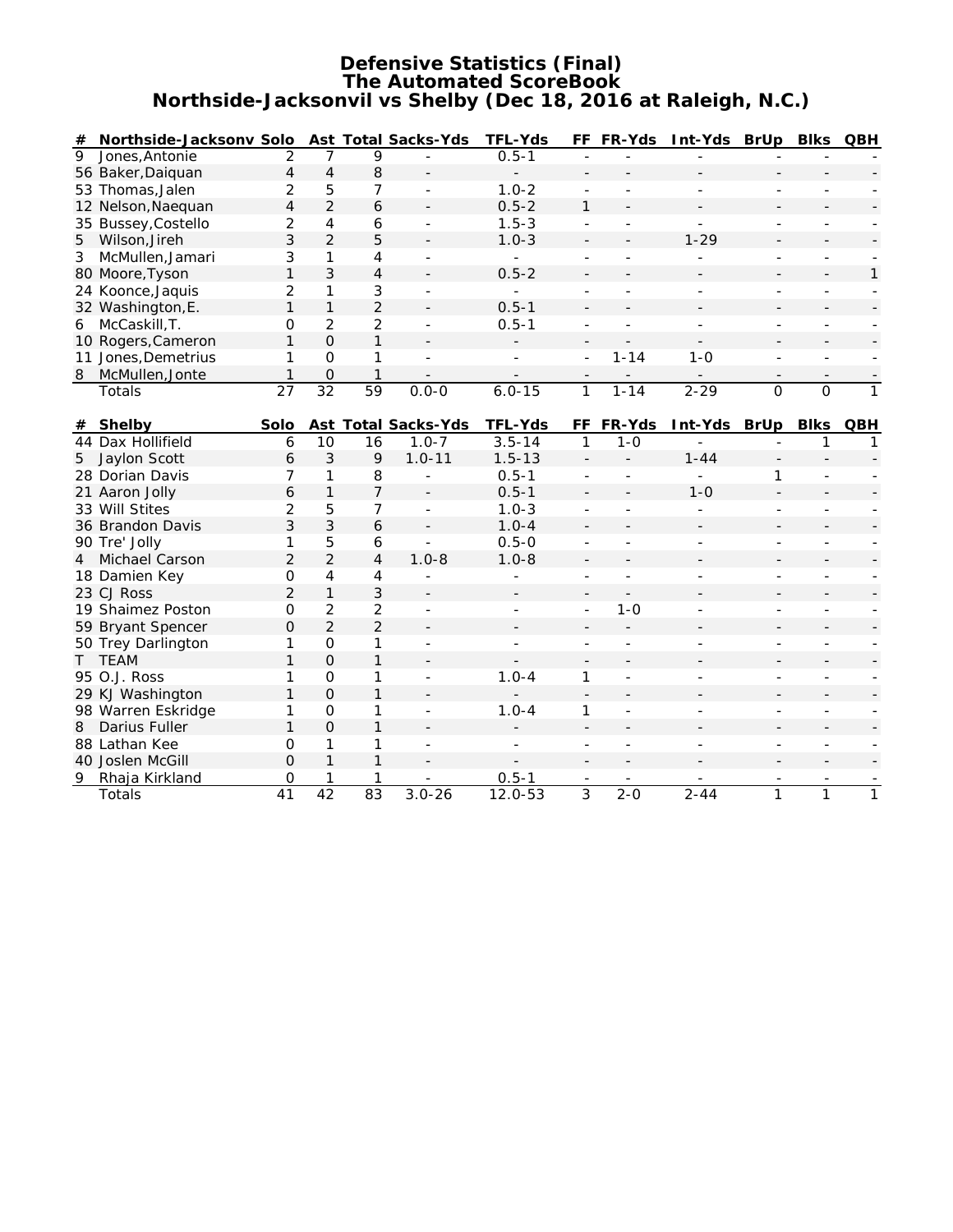## **Participation Report (Final) The Automated ScoreBook Northside-Jacksonvil vs Shelby (Dec 18, 2016 at Raleigh, N.C.)**

Northside-Jacksonvil: 3-McMullen,Jamari, 5-Wilson,Jireh, 6-McCaskill,T., 8-McMullen,Jonte, 9-Jones,Antonie, 10-Rogers,Cameron, 11-Jones,Demetrius, 12-Nelson,Naequan, 20-Wooten,J, 22-Washington,D., 24-Koonce,Jaquis, 30-Khane,T. Vu, 32-Washington,E., 35-Bussey,Costello, 53-Thomas,Jalen, 56-Baker,Daiquan, 80-Moore,Tyson.

Shelby: 3-Isaiah Etchison, 4-Michael Carson, 5-Jaylon Scott, 6-Jayden Borders, 7-Devin Gullatte, 8-Darius Fuller, 9-Rhaja Kirkland, 12-Malik Sarratt, 13-Juwan Sims, 18-Damien Key, 19-Shaimez Poston, 21-Aaron Jolly, 23-CJ Ross, 28-Dorian Davis, 29-KJ Washington, 33-Will Stites, 36-Brandon Davis, 40-Joslen McGill, 44-Dax Hollifield, 50-Trey Darlington, 59-Bryant Spencer, 80-Ethan Triplett, 87-Chase Hendricks, 88-Lathan Kee, 90-Tre' Jolly, 95-O.J. Ross, 98-Warren Eskridge.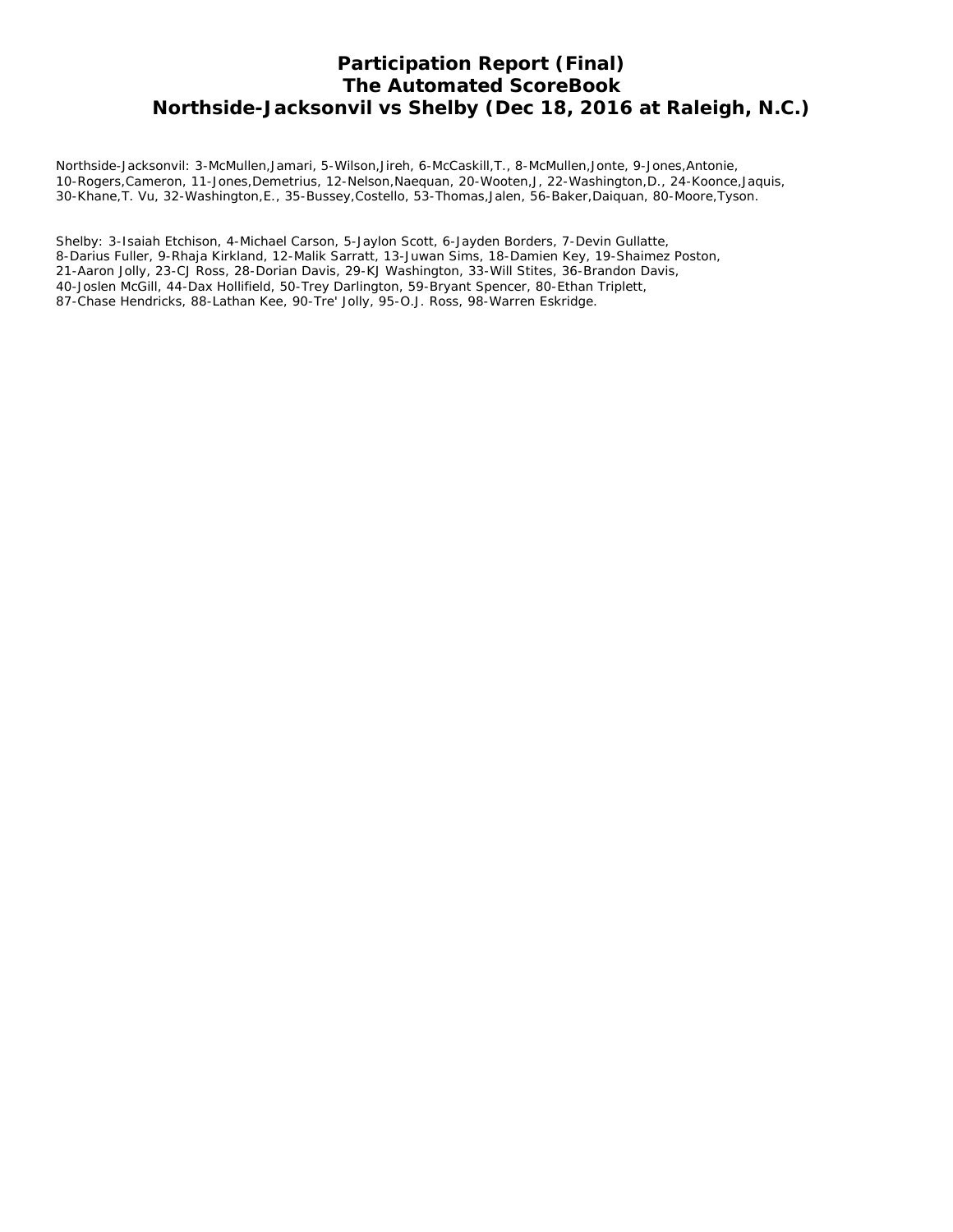## **Drive Chart (By Team) (Final) The Automated ScoreBook Northside-Jacksonvil vs Shelby (Dec 18, 2016 at Raleigh, N.C.)**

| <b>Drive Started</b> |                                                                                                                                                                                                                               |            |       |               |                      |                             | Drive Ended |                      |              |                                              |     | Consumed                        |            |
|----------------------|-------------------------------------------------------------------------------------------------------------------------------------------------------------------------------------------------------------------------------|------------|-------|---------------|----------------------|-----------------------------|-------------|----------------------|--------------|----------------------------------------------|-----|---------------------------------|------------|
| Team                 | Otr                                                                                                                                                                                                                           | Spot       | Time  | Obtained      |                      | Spot                        | Time        |                      | How lost     |                                              | ΡI  | - Yds                           | <b>TOP</b> |
| <b>NJV</b>           | 1st                                                                                                                                                                                                                           | W42        | 11:44 | Fumble        |                      | W43                         | 11:34       |                      | Fumble       |                                              | 1 - | (1)                             | 0:10       |
| <b>NJV</b>           |                                                                                                                                                                                                                               | <b>B26</b> | 11:04 | Kickoff       |                      | <b>B22</b>                  | 09:27       |                      | Punt         |                                              |     | $3 - (4)$                       | 1:37       |
| <b>NJV</b>           |                                                                                                                                                                                                                               | <b>B07</b> | 07:06 | Kickoff       |                      | <b>B41</b>                  | 03:11       |                      | Downs        |                                              |     | $12 - 34$                       | 3:55       |
| <b>NJV</b>           |                                                                                                                                                                                                                               | <b>B20</b> | 02:06 | Punt          |                      | <b>B38</b>                  | 09:30       |                      | Punt         |                                              |     | $9 - 18$                        | 4:36       |
| <b>NJV</b>           | 2nd                                                                                                                                                                                                                           | <b>B20</b> | 05:35 |               | Missed FG            | <b>B16</b>                  | 02:01       |                      | Punt         |                                              | 8   | (4)<br>$\overline{\phantom{a}}$ | 3:34       |
| <b>NJV</b>           |                                                                                                                                                                                                                               | <b>B37</b> | 01:23 | Kickoff       |                      | <b>B32</b>                  | 00:00       |                      | End of half  |                                              |     | $3 - (5)$                       | 1:23       |
| <b>NJV</b>           | 3rd                                                                                                                                                                                                                           | <b>B41</b> | 11:54 | Kickoff       |                      | W <sub>19</sub>             | 09:48       |                      | Interception |                                              | 6 - | 40                              | 2:06       |
| <b>NJV</b>           |                                                                                                                                                                                                                               | W41        | 09:06 |               | Interception         | W <sub>00</sub>             | 07:10       |                      | *TOUCHDOWN   |                                              |     | $4 - 41$                        | 1:56       |
| <b>NJV</b>           |                                                                                                                                                                                                                               | <b>B29</b> | 03:44 |               | Interception         | W43                         | 00:45       |                      | Interception |                                              |     | $8 - 28$                        | 2:59       |
| <b>NJV</b>           | 4th                                                                                                                                                                                                                           | <b>B33</b> | 11:04 | Kickoff       |                      | W14                         | 09:10       |                      | Fumble       |                                              |     | $6 - 53$                        | 1:54       |
| <b>NJV</b>           |                                                                                                                                                                                                                               | <b>B12</b> | 02:37 | Downs         |                      | <b>B32</b>                  | 00:00       |                      | End of half  |                                              |     | - 20                            | 2:37       |
|                      |                                                                                                                                                                                                                               |            |       | 1st           | 2nd                  | 3rd                         |             | 4th                  | 1st          | 2 <sub>nd</sub>                              |     |                                 |            |
|                      | Northside-Jacksonvi                                                                                                                                                                                                           |            |       | Qtr           | Qtr                  | Otr                         |             | Qtr                  | Half         | Half                                         |     | Total                           |            |
|                      | The control of the control of the control of the control of the control of the control of the control of the control of the control of the control of the control of the control of the control of the control of the control |            |       | $\sim$ $\sim$ | $\sim$ $\sim$ $\sim$ | $\sim$ $\sim$ $\sim$ $\sim$ |             | $\sim$ $\sim$ $\sim$ | 1 F. O.F.    | $\begin{array}{ccc}\n1 & 1 & 1\n\end{array}$ |     | $\sim$ $\sim$ $\sim$            |            |

| <u>INULUISIUE-JAUNSUIIVI</u> | \ <i>\</i> I I | .     | .       | ,,,,            | пан             | пан           | 1 0 1 1 1 1 |
|------------------------------|----------------|-------|---------|-----------------|-----------------|---------------|-------------|
| Time of possession           | 08:03          | 07:32 | 07:07   | 04:36           | 15:35           | $11 \cdot 43$ | 27:18       |
| 3rd down conversions         | 3-5            | 2-4   | $2 - 3$ | $2 - 3$         | 5-9             | 4-6           | $9 - 15$    |
| Average field position       | B27            | B28   | B43     | B <sub>22</sub> | B <sub>28</sub> | <b>B</b> 34   | B31         |
| 4th down conversions         | $0 - 1$        | റ-റ   | $1 - 1$ | $(1 - 1)$       | በ-1             | 1 - 1         | 1-2         |
|                              |                |       |         |                 |                 |               |             |

|             |     |                 | Drive Started |              |            | Drive Ended | Consumed     |                                       |      |
|-------------|-----|-----------------|---------------|--------------|------------|-------------|--------------|---------------------------------------|------|
| Team        | Qtr | Spot            | Time          | Obtained     | Spot       | Time        | How lost     | Yds<br>PI<br>$\overline{\phantom{0}}$ | TOP  |
| <b>SHEL</b> | 1st | W32             | 12:00         | Kickoff      | <b>B44</b> | 11:44       | Fumble       | $-24$                                 | 0:16 |
| <b>SHEL</b> |     | W43             | 11:34         | Fumble       | <b>BOO</b> | 11:12       | *TOUCHDOWN   | $2 - 57$                              | 0:22 |
| <b>SHEL</b> |     | W46             | 09:27         | Punt         | <b>BOO</b> | 07:13       | *TOUCHDOWN   | $6 - 54$                              | 2:14 |
| <b>SHEL</b> |     | <b>IB41</b>     | 03:11         | Downs        | <b>B44</b> | 02:06       | Punt         | (3)<br>3                              | 1:05 |
| <b>SHEL</b> | 2nd | W <sub>09</sub> | 09:30         | Punt         | <b>B10</b> | 05:35       | Missed FG    | - 81<br>14                            | 3:55 |
| <b>SHEL</b> |     | <b>B45</b>      | 02:01         | Punt         | <b>B00</b> | 01:28       | *TOUCHDOWN   | $5 - 45$                              | 0:33 |
| <b>SHEL</b> | 3rd | W <sub>20</sub> | 09:48         | Interception | W16        | 09:06       | Interception | (4)<br>3                              | 0:42 |
| <b>SHEL</b> |     | WO7             | 07:03         | Kickoff      | <b>B47</b> | 03:44       | Interception | - 46                                  | 3:19 |
| <b>SHEL</b> |     | <b>B14</b>      | 00:45         | Interception | <b>B00</b> | 11:09       | *TOUCHDOWN   | 4 - 14                                | 1:36 |
| <b>SHEL</b> | 4th | W14             | 09:10         | Fumble       | <b>B12</b> | 02:37       | Downs        | - 74<br>11                            | 6:33 |
|             |     |                 |               |              |            |             |              |                                       |      |

|                        | 1st     | 2nd     | 3rd     | 4th             | 1st.    | 2nd     |         |
|------------------------|---------|---------|---------|-----------------|---------|---------|---------|
| Shelby                 | ∩tr     | ∩tr     | ∩tr     | ∩tr             | Half    | Half    | Total   |
| Time of possession     | 03:57   | 04:28   | 04:53   | 07.24           | 08:25   | 12.17   | 20:42   |
| 3rd down conversions   | $1 - 2$ | $1 - 3$ | $1 - 2$ | $1 - 2$         | $2 - 5$ | $2 - 4$ | $4 - 9$ |
| Average field position | W45     | W32     | W37     | W <sub>14</sub> | W40     | W31     | W37     |
| 4th down conversions   | റ-റ     | $1 - 1$ | റ-റ     | $0 - 1$         | 1 - 1   |         | $1 - 2$ |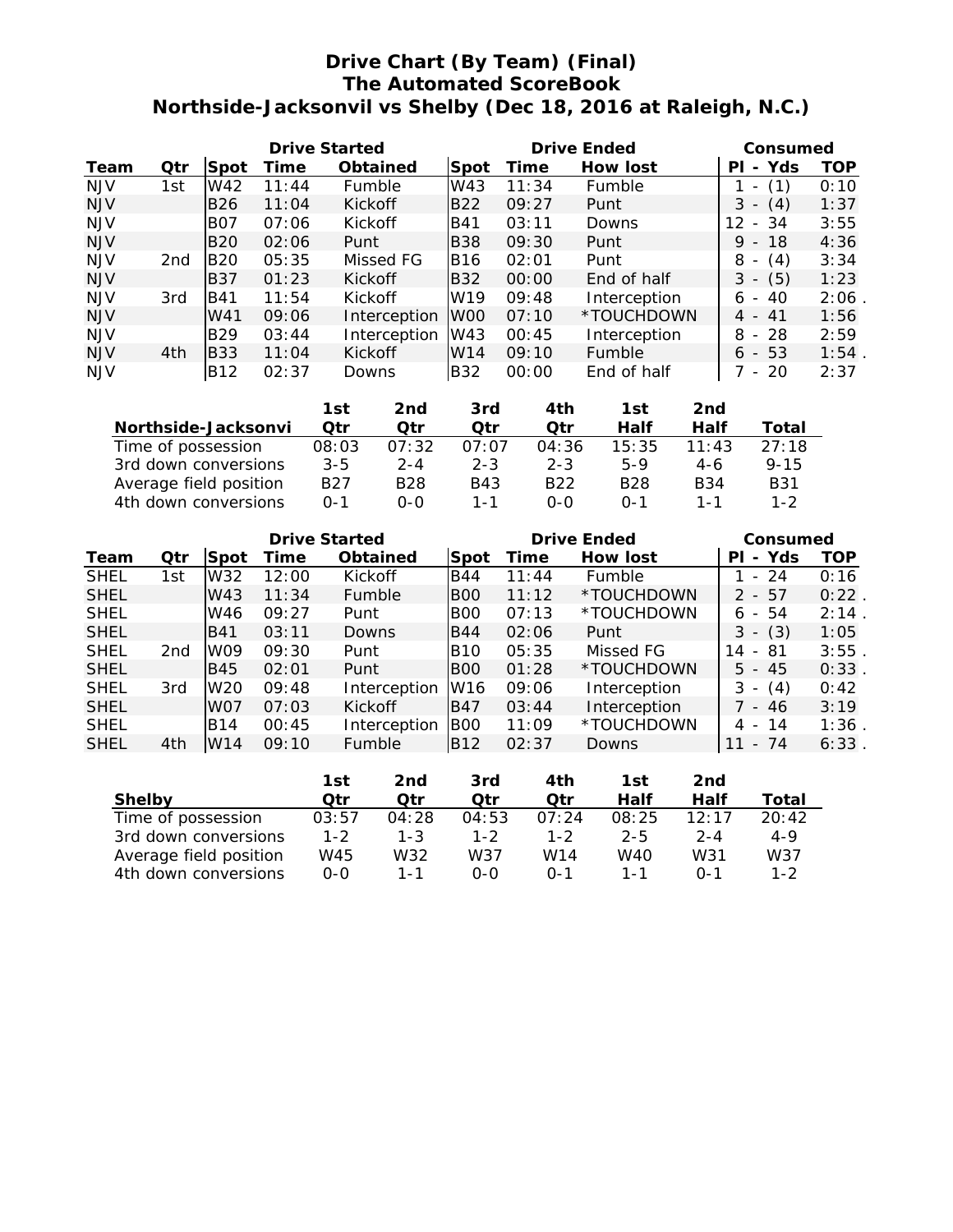## **Drive Chart (By Quarter) (Final) The Automated ScoreBook Northside-Jacksonvil vs Shelby (Dec 18, 2016 at Raleigh, N.C.)**

|             |     |                 | <b>Drive Started</b> |              |                 | Drive Ended | Consumed     |                                      |            |
|-------------|-----|-----------------|----------------------|--------------|-----------------|-------------|--------------|--------------------------------------|------------|
| Team        | Qtr | Spot            | Time                 | Obtained     | Spot            | Time        | How lost     | - Yds<br>PL                          | <b>TOP</b> |
| <b>SHEL</b> | 1st | W32             | 12:00                | Kickoff      | B44             | 11:44       | Fumble       | 24<br>1<br>$\sim$                    | 0:16       |
| <b>NJV</b>  |     | W42             | 11:44                | Fumble       | W43             | 11:34       | Fumble       | (1)<br>$1 -$                         | 0:10       |
| <b>SHEL</b> |     | W43             | 11:34                | Fumble       | <b>BOO</b>      | 11:12       | *TOUCHDOWN   | 57<br>2<br>$\bar{a}$                 | 0:22       |
| <b>NJV</b>  |     | <b>B26</b>      | 11:04                | Kickoff      | <b>B22</b>      | 09:27       | Punt         | (4)<br>$3 -$                         | 1:37       |
| <b>SHEL</b> |     | W46             | 09:27                | Punt         | <b>BOO</b>      | 07:13       | *TOUCHDOWN   | 54<br>6 -                            | 2:14       |
| <b>NJV</b>  |     | <b>BO7</b>      | 07:06                | Kickoff      | <b>B41</b>      | 03:11       | Downs        | $12 -$<br>34                         | 3:55       |
| <b>SHEL</b> |     | B41             | 03:11                | Downs        | B44             | 02:06       | Punt         | (3)<br>3<br>$\overline{\phantom{a}}$ | 1:05       |
| <b>NJV</b>  |     | <b>B20</b>      | 02:06                | Punt         | <b>B38</b>      | 09:30       | Punt         | $9 -$<br>18                          | 4:36       |
| <b>SHEL</b> | 2nd | W09             | 09:30                | Punt         | <b>B10</b>      | 05:35       | Missed FG    | 81<br>14<br>$\sim$                   | 3:55       |
| <b>NJV</b>  |     | <b>B20</b>      | 05:35                | Missed FG    | <b>B16</b>      | 02:01       | Punt         | (4)<br>$8 -$                         | 3:34       |
| <b>SHEL</b> |     | B45             | 02:01                | Punt         | <b>BOO</b>      | 01:28       | *TOUCHDOWN   | $5 -$<br>45                          | 0:33       |
| <b>NJV</b>  |     | <b>B37</b>      | 01:23                | Kickoff      | <b>B32</b>      | 00:00       | End of half  | (5)<br>$3 -$                         | 1:23       |
| <b>NJV</b>  | 3rd | <b>B41</b>      | 11:54                | Kickoff      | W19             | 09:48       | Interception | 40<br>6<br>$\overline{\phantom{a}}$  | 2:06       |
| <b>SHEL</b> |     | W <sub>20</sub> | 09:48                | Interception | W16             | 09:06       | Interception | (4)<br>$3 -$                         | 0:42       |
| <b>NJV</b>  |     | W41             | 09:06                | Interception | W <sub>00</sub> | 07:10       | *TOUCHDOWN   | 4 -<br>41                            | 1:56       |
| <b>SHEL</b> |     | W07             | 07:03                | Kickoff      | <b>B47</b>      | 03:44       | Interception | $7 -$<br>46                          | 3:19       |
| <b>NJV</b>  |     | <b>B29</b>      | 03:44                | Interception | W43             | 00:45       | Interception | 8<br>28<br>$\sim$                    | 2:59       |
| <b>SHEL</b> |     | <b>B14</b>      | 00:45                | Interception | <b>BOO</b>      | 11:09       | *TOUCHDOWN   | 14<br>$4 -$                          | 1:36       |
| <b>NJV</b>  | 4th | <b>B33</b>      | 11:04                | Kickoff      | W14             | 09:10       | Fumble       | 53<br>6<br>$\sim$                    | 1:54       |
| <b>SHEL</b> |     | W14             | 09:10                | Fumble       | <b>B12</b>      | 02:37       | Downs        | 11<br>74<br>$\overline{\phantom{a}}$ | 6:33       |
| <b>NJV</b>  |     | B12             | 02:37                | Downs        | <b>B32</b>      | 00:00       | End of half  | 20<br>7<br>$\overline{\phantom{a}}$  | 2:37       |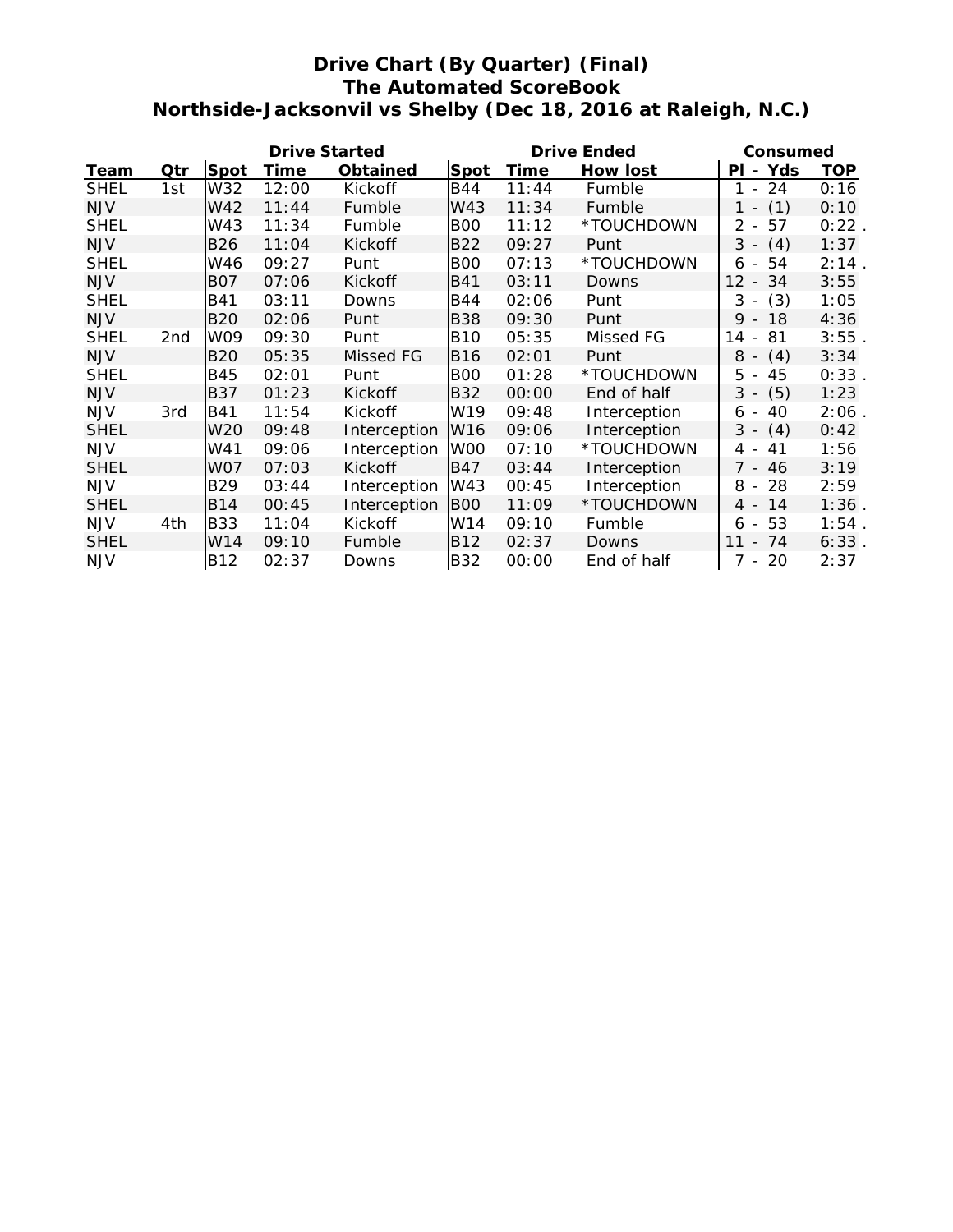**Play-by-Play Summary (1st quarter) Northside-Jacksonvil vs Shelby (Dec 18, 2016 at Raleigh, N.C.)**

*Captains: Northside-Jacksonville (8) Mcmullen, J. (2) Canady, R. (76) Allen, J. (11) Jones, D. Captains for Shelby: (13) Sims, J. (23) Ross, C. (6) Borders, J. (76) Archie, D. Northside-Jacksonville wins toss and defers. They will kick off and defend the north goal. Shelby will receive and defend the south goal.* 1-10 NJV 35 NJV ball on NJV40. Wooten,J kickoff 43 yards to the SHEL17, Juwan Sims return 15 yards to the SHEL32 (Washington,E.). 1-10 Shel 32 Malik Sarratt pass complete to Jayden Borders for 21 yards to the NJV47, fumble forced by Nelson, Naequan, fumble by Jayden Borders recovered by NJV Jones, Demetrius at NJV44, Jones, Demetrius for 14 yards to the SHEL42 (TEAM). *1 play, 24 yards, 0:16* **NORTHSIDE-JACKSONVIL drive start at 11:44, NJV ball on SHEL42.** 1-10 Shel 42 Washington,D. rush for loss of 2 yards to the SHEL44, fumble forced by Dax Hollifield, fumble by Washington,D. recovered by SHEL Dax Hollifield at SHEL43. *1 play, minus 1 yard, 0:10* **SHELBY drive start at 11:34.** 1-10 Shel 43 Juwan Sims rush for 54 yards to the NJV3, 1ST DOWN SHEL (Wilson,Jireh). R1 1-G NJV 03 Devin Gullatte rush for 3 yards to the NJV0, TOUCHDOWN, clock 11:12. 1-G NJV 03 Ethan Triplett kick attempt good **Shelby 7, Northside-Jacksonvil 0** *2 plays, 57 yards, 0:30* Chase Hendricks kickoff 53 yards to the NJV12, Jones,Demetrius return 14 yards to the NJV26 (Tre' Jolly;Will Stites). **NORTHSIDE-JACKSONVIL drive start at 11:04.** 1-10 NJV 26 McMullen, Jonte rush for no gain to the NJV26 (Will Stites; Damien Key). 2-10 NJV 26 PENALTY NJV delay of game 5 yards to the NJV21. 2-15 NJV 21 McMullen,Jonte pass complete to Jones,Demetrius for 1 yard to the NJV22 (Jaylon Scott). 3-14 NJV 22 McMullen,Jonte pass incomplete to Wilson,Jireh. 4-14 NJV 22 McMullen,Jonte punt 32 yards to the SHEL46, downed. *3 plays, minus 4 yards, 1:37* **SHELBY drive start at 09:27.** 1-10 Shel 46 Juwan Sims rush for 6 yards to the NJV48 (Bussey,Costello;Jones,Antonie). 2-4 NJV 48 Juwan Sims rush for 12 yards to the NJV36, 1ST DOWN SHEL (Baker,Daiquan). R2 1-10 NJV 36 Malik Sarratt pass complete to Jayden Borders for 22 yards to the NJV14, 1ST DOWN SHEL P3 (Wilson,Jireh). 1-10 NJV 14 Juwan Sims rush for 4 yards to the NJV10 (Nelson,Naequan). 2-6 NJV 10 Malik Sarratt rush for no gain to the NJV10 (Nelson, Naequan).<br>3-6 NJV 10 Malik Sarratt pass complete to Juwan Sims for 10 yards to the Malik Sarratt pass complete to Juwan Sims for 10 yards to the NJV0, 1ST DOWN SHEL, P4 TOUCHDOWN, clock 07:13. 1-G NJV 03 Ethan Triplett kick attempt good. **Shelby 14, Northside-Jacksonvil 0** *6 plays, 54 yards, 2:21* Chase Hendricks kickoff 63 yards to the NJV2, Jones,Demetrius return 5 yards to the NJV7 (Lathan Kee;Bryant Spencer). **NORTHSIDE-JACKSONVIL drive start at 07:06.** 1-10 NJV 07 Washington,D. rush for 7 yards to the NJV14 (Michael Carson). 2-3 NJV 14 Washington, D. rush for 6 yards to the NJV20, 1ST DOWN NJV (Jaylon Scott). 1-10 NJV 20 Koonce,Jaquis rush for loss of 1 yard to the NJV19 (Dax Hollifield;Tre' Jolly). 2-11 NJV 19 McMullen,Jonte pass complete to Wilson,Jireh for 5 yards to the NJV24 (Aaron Jolly). 3-6 NJV 24 McMullen,Jonte pass complete to Wilson,Jireh for 8 yards to the NJV32, 1ST DOWN NJV P2 (Aaron Jolly). 1-10 NJV 32 McMullen,Jonte pass incomplete to McMullen,Jamari. 2-10 NJV 32 McMullen,Jonte pass complete to Rogers,Cameron for 8 yards to the NJV40 (CJ Ross). 3-2 NJV 40 McMullen,Jonte pass complete to McMullen,Jamari for 7 yards to the NJV47, 1ST DOWN NJV P3 (Dorian Davis). 1-10 NJV 47 McMullen,Jonte pass incomplete to Wilson,Jireh. 2-10 NJV 47 McMullen, Jonte pass incomplete to Jones, Demetrius (Dorian Davis).<br>3-10 NJV 47 McMullen. Jonte pass complete to Rogers. Cameron for 5 vards to the McMullen,Jonte pass complete to Rogers,Cameron for 5 yards to the SHEL48 (Aaron Jolly). 4-5 Shel 48 McMullen,Jonte sacked for loss of 11 yards to the NJV41 (Jaylon Scott). *12 plays, 34 yards, 3:55* **SHELBY drive start at 03:11.** 1-10 NJV 41 Malik Sarratt pass incomplete to Isaiah Etchison. 2-10 NJV 41 Malik Sarratt pass complete to Jayden Borders for loss of 3 yards to the NJV44 (Wilson,Jireh). 3-13 NJV 44 Timeout Shelby, clock 02:18. 3-13 NJV 44 Malik Sarratt pass incomplete to Devin Gullatte. Juwan Sims punt 44 yards to the NJV0, touchback.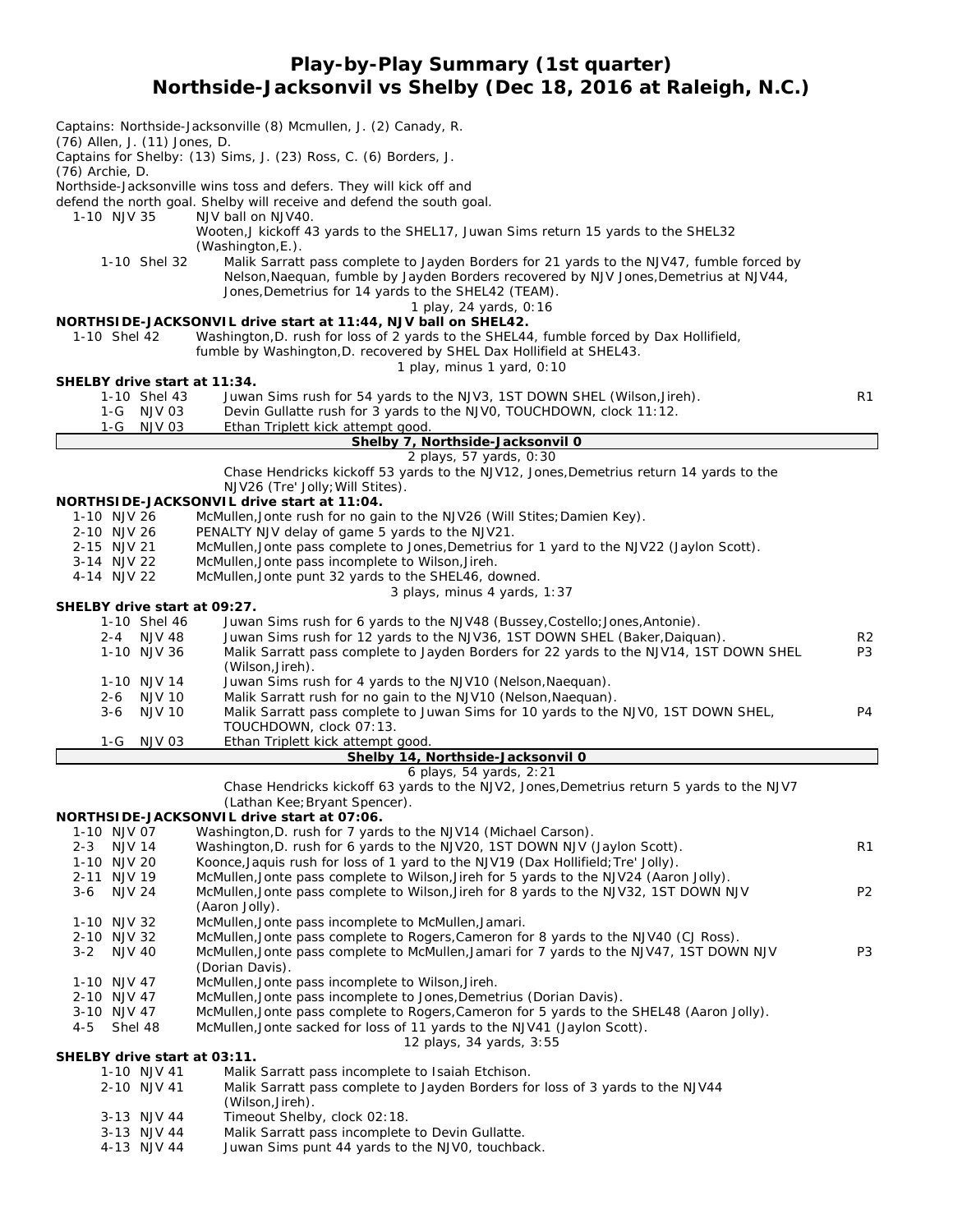## **Play-by-Play Summary (1st quarter) Northside-Jacksonvil vs Shelby (Dec 18, 2016 at Raleigh, N.C.)**

*3 plays, minus 3 yards, 1:05*

| NORTHSIDE-JACKSONVIL drive start at 02:06. |  |  |  |  |
|--------------------------------------------|--|--|--|--|
|--------------------------------------------|--|--|--|--|

| 1-10 NJV 20 | Wooten, J rush for 2 yards to the NJV22 (Jaylon Scott).                                                                                                                                                                                                                                                            |
|-------------|--------------------------------------------------------------------------------------------------------------------------------------------------------------------------------------------------------------------------------------------------------------------------------------------------------------------|
|             | $\mathcal{L}$ , and $\mathcal{L}$ and $\mathcal{L}$ and $\mathcal{L}$ and $\mathcal{L}$ and $\mathcal{L}$ and $\mathcal{L}$ and $\mathcal{L}$ and $\mathcal{L}$ and $\mathcal{L}$ and $\mathcal{L}$ and $\mathcal{L}$ and $\mathcal{L}$ and $\mathcal{L}$ and $\mathcal{L}$ and $\mathcal{L}$ and $\mathcal{L}$ an |

2-8 NJV 22 PENALTY NJV false start (Wooten,J) 5 yards to the NJV17.

|       | 2-13 NJV 17 | McMullen, Jonte pass complete to McMullen, Jamari for 11 yards to the NJV28 (Damien |                |
|-------|-------------|-------------------------------------------------------------------------------------|----------------|
|       |             | Key; Brandon Davis).                                                                |                |
| $3-2$ | N.JV 28     | McMullen, Jonte rush for 2 yards to the NJV30, 1ST DOWN NJV (Jaylon Scott).         | R <sub>4</sub> |
|       | 1-10 NJV 30 | McMullen, Jonte pass complete to McMullen, Jamari for 6 yards to the NJV36 (Dax     |                |
|       |             |                                                                                     |                |

wowunen, Johne pass comp<br>Hollifield; Brandon Davis).

#### **END OF 1st QUARTER: Shelby 14, Northside-Jacksonvil 0**

|                                |       | Time                                |   | 1st Downs |          |   | Conversions      |              |                 |                               |                 |
|--------------------------------|-------|-------------------------------------|---|-----------|----------|---|------------------|--------------|-----------------|-------------------------------|-----------------|
| Quarter Summary                | Score | <b>Poss</b>                         | R |           |          |   | 3rd              | 4th          | Rushina         | Passing                       | Penalties       |
| Northside-Jacksonvil<br>Shelby |       | $0$ 07:48 2 2 0<br>$14 \quad 04:12$ |   |           | $\Omega$ | 4 | 4 2-4<br>$1 - 2$ | ∩-1<br>$O-O$ | 8-4<br>$6 - 79$ | 8-12-0-51<br>$4 - 6 - 0 - 53$ | $2 - 10$<br>0-0 |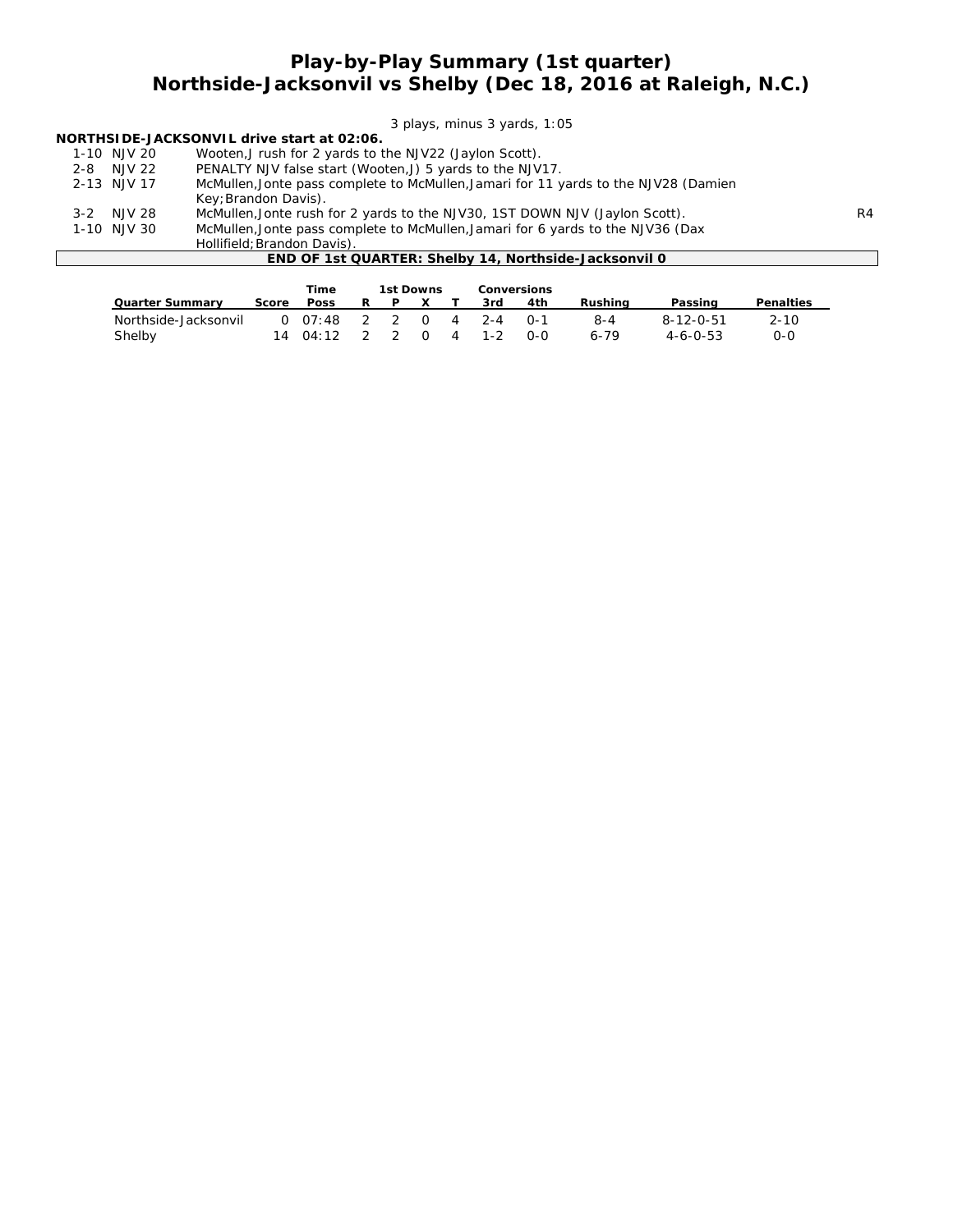#### **Quickie Statistics (1st quarter only) Northside-Jacksonvil vs Shelby (Dec 18, 2016 at Raleigh, N.C.)**

|                                  | <b>NJV</b>   | <b>SHEL</b> |
|----------------------------------|--------------|-------------|
| Score                            | ∩            | 14          |
| <b>FIRST DOWNS</b>               | 4            | 4           |
| RUSHES-YARDS (NET)               | $8 - 4$      | $6 - 79$    |
| PASSING YDS (NET)                | 51           | 53          |
| Passes Att-Comp-Int              | $12 - 8 - 0$ | $6 - 4 - 0$ |
| <b>TOTAL OFFENSE PLAYS-YARDS</b> | $20 - 55$    | $12 - 132$  |
| <b>Fumble Returns-Yards</b>      | $1 - 14$     | $0 - 0$     |
| Punt Returns-Yards               | $0 - 0$      | $0 - 0$     |
| Kickoff Returns-Yards            | $2 - 19$     | $1 - 15$    |
| Interception Returns-Yards       | $0 - 0$      | $0 - 0$     |
| Punts (Number-Avg)               | $1 - 32.0$   | $1 - 44.0$  |
| Fumbles-Lost                     | $1 - 1$      | $1 - 1$     |
| Penalties-Yards                  | $2 - 10$     | $O-O$       |
| Possession Time                  | 07:48        | 04:12       |
| <b>Third-Down Conversions</b>    | 3 of 5       | 1 of $2$    |
| Fourth-Down Conversions          | 0 of 1       | $0$ of $0$  |

#### **Northside-Jacksonvil Shelby**

| Rushing             | No. Gain Loss<br>TD<br>Net<br>Avg<br>Lg                                            | Rushing             | TD<br>No. Gain Loss<br>Net                    | Avg<br>La         |
|---------------------|------------------------------------------------------------------------------------|---------------------|-----------------------------------------------|-------------------|
| Washington, D.      | 13<br>12<br>3<br>7<br>4.0<br>1<br>$\Omega$                                         | Juwan Sims          | 76<br>$\mathcal{O}$<br>76<br>$\mathbf 0$<br>4 | 54<br>19.0        |
| Wooten,J            | $\overline{c}$<br>$\overline{2}$<br>2<br>2.0<br>$\mathbf 0$<br>$\mathsf{O}\xspace$ | Devin Gullatte      | 3<br>3<br>1<br>O                              | 3<br>3.0          |
| Koonce, Jaquis      | $\mathbf 0$<br>$-1$<br>$\mathbf{1}$<br>$\mathsf{O}$<br>$\mathbf{O}$<br>$-1.0$<br>1 | Malik Sarratt       | $\Omega$<br>$\Omega$<br>$\Omega$<br>$\Omega$  | O<br>0.0          |
| McMullen, Jonte     | $\overline{2}$<br>3<br>$-9$<br>11<br>$2 - 3.0$<br>$\Omega$                         |                     |                                               |                   |
|                     |                                                                                    |                     |                                               |                   |
| Passing             | Sack<br>$C - A - I$<br>TD<br>Yds<br>Long                                           | Passing             | $C - A - I$<br>TD.<br>Yds                     | Sack<br>Long      |
| McMullen, Jonte     | $8 - 12 - 0$<br>51<br>$\Omega$<br>11<br>1                                          | Malik Sarratt       | 53<br>$4 - 6 - 0$<br>1                        | 22<br>$\Omega$    |
|                     |                                                                                    |                     |                                               |                   |
| Receiving           | Yards<br>TD<br>No.<br>Long                                                         | Receiving           | TD<br>Yards<br>No.<br>Long                    |                   |
| McMullen, Jamari    | $\overline{3}$<br>24<br>O<br>11                                                    | Jayden Borders      | 3<br>$\overline{22}$<br>43<br>$\overline{O}$  |                   |
| Rogers, Cameron     | 2<br>13<br>8<br>0                                                                  | Juwan Sims          | 10<br>10<br>1<br>1                            |                   |
| Wilson, Jireh       | $\overline{2}$<br>8<br>$\mathsf{O}\xspace$<br>13                                   |                     |                                               |                   |
| Jones,Demetrius     | $\Omega$<br>$\mathbf{1}$                                                           |                     |                                               |                   |
|                     |                                                                                    |                     |                                               |                   |
| Punting             | No.<br>In20<br>TВ<br>Yds<br>Avg Long                                               | Punting             | No.<br>Yds<br>Avg Long                        | In20<br>TВ        |
| McMullen, Jonte     | 32<br>32.0<br>32<br>$\Omega$<br>1<br>$\Omega$                                      | Juwan Sims          | 44<br>44.0<br>44                              | $\Omega$          |
|                     |                                                                                    |                     |                                               |                   |
| <b>Punt Returns</b> | TD<br>No. Yards<br>Long                                                            | <b>Punt Returns</b> | TD<br>Yards<br>No.<br>Long                    |                   |
|                     |                                                                                    |                     |                                               |                   |
| <b>Kick Returns</b> | No. Yards<br>TD<br>Long                                                            | <b>Kick Returns</b> | TD<br>No. Yards<br>Long                       |                   |
| Jones, Demetrius    | $\overline{2}$<br>$\Omega$<br>19<br>14                                             | Juwan Sims          | 15<br>$\Omega$<br>15                          |                   |
| Tackles             | Total<br>Sacks<br>TFL<br>UA-A                                                      | Tackles             | Sacks<br>Total<br>UA-A                        | TFL               |
| Nelson, Naequan     | $3 - 0$<br>3<br>0.0<br>0.0                                                         | Jaylon Scott        | $5-0$<br>5<br>1.0                             | $\overline{1}$ .0 |
| Wilson, Jireh       | 3<br>$3 - 0$<br>0.0<br>1.0                                                         | Aaron Jolly         | $3 - 0$<br>3<br>0.0                           | 0.0               |
| Washington, E.      | $1 - 0$<br>0.0<br>0.0<br>1                                                         | Dax Hollifield      | 3<br>$1 - 2$<br>0.0                           | 1.5               |
| Baker, Daiquan      | 1<br>$1 - 0$<br>0.0<br>0.0                                                         | Damien Key          | $\overline{2}$<br>$0 - 2$<br>0.0              | 0.0               |
|                     |                                                                                    |                     |                                               |                   |
| Time<br>Qtr         | Scoring Play                                                                       |                     |                                               | $V-H$             |
| 11:12<br>1st        | SHEL - Devin Gullatte 3 yd run (Ethan Triplett kick), 2-57 0:30                    |                     |                                               | $0 - 7$           |
|                     |                                                                                    |                     |                                               |                   |

O7:13 SHEL - Juwan Sims 10 yd pass from Malik Sarratt (Ethan Triplett kick), 6-54 2:21 0 - 14 0 - 14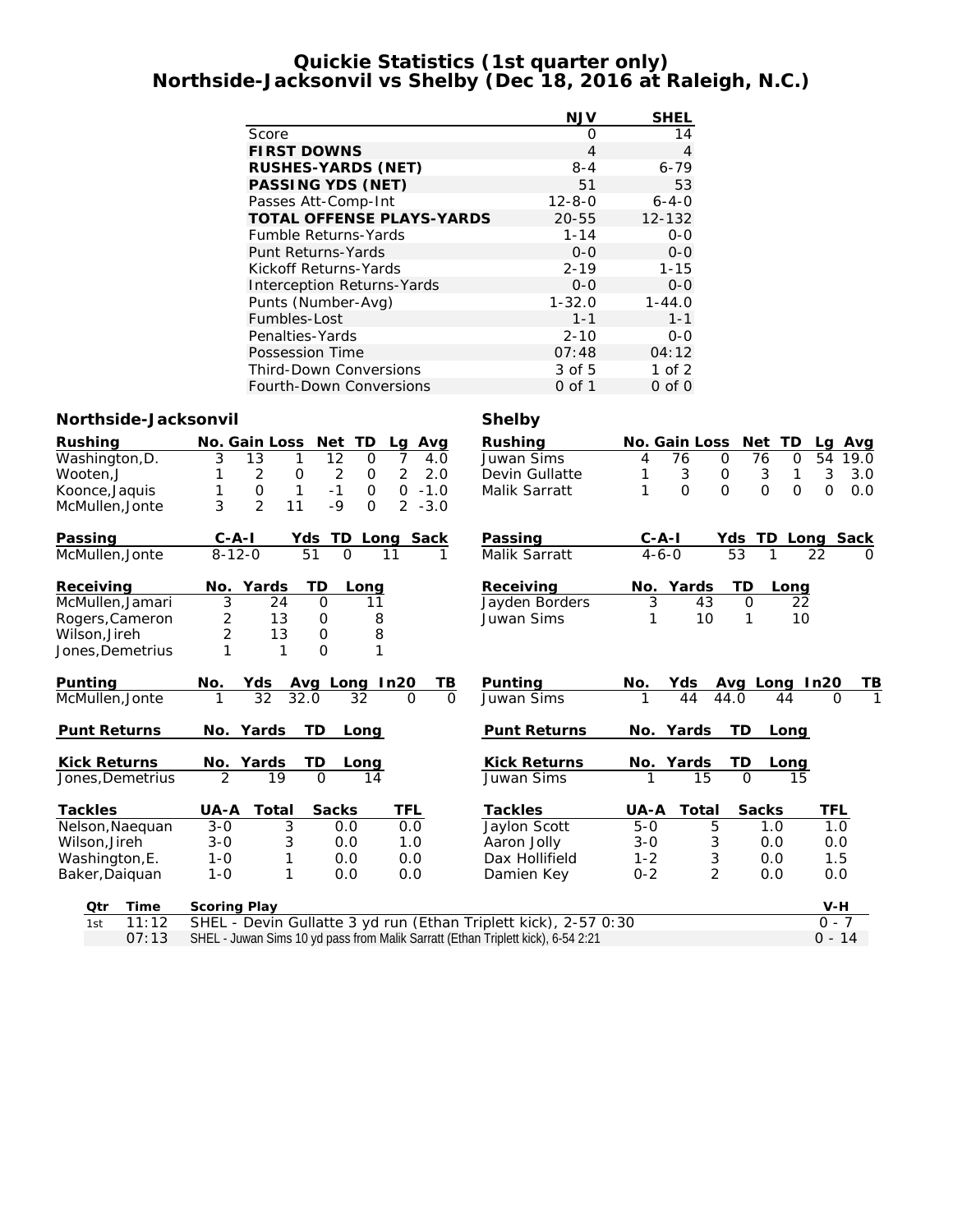## **Play-by-Play Summary (2nd quarter) Northside-Jacksonvil vs Shelby (Dec 18, 2016 at Raleigh, N.C.)**

| 2-4                       | <b>NJV 36</b> |                          | Start of 2nd quarter, clock 12:00.                                                                              |                 |
|---------------------------|---------------|--------------------------|-----------------------------------------------------------------------------------------------------------------|-----------------|
| $2 - 4$                   | <b>NJV 36</b> |                          | McMullen, Jonte pass incomplete to Rogers, Cameron.                                                             |                 |
| $3 - 4$                   | <b>NJV 36</b> |                          | McMullen, Jonte pass complete to Rogers, Cameron for 11 yards to the NJV47, 1ST DOWN NJV                        | <b>P5</b>       |
|                           |               |                          | (Damien Key; Dax Hollifield).                                                                                   |                 |
| 1-10 NJV 47               |               |                          | McMullen, Jonte pass complete to McMullen, Jamari for loss of 2 yards to the NJV45 (Aaron                       |                 |
| 2-12 NJV 45               |               |                          | Jolly; Dorian Davis).<br>McMullen, Jonte rush for loss of 3 yards to the NJV42 (Dax Hollifield; Rhaja Kirkland) |                 |
|                           |               |                          | (Will Stites).                                                                                                  |                 |
| 3-15 NJV 42               |               |                          | McMullen, Jonte pass complete to Washington, D. for loss of 4 yards to the NJV38 (Jaylon                        |                 |
|                           |               |                          | Scott; Dax Hollifield).                                                                                         |                 |
| 4-19 NJV 38               |               |                          | McMullen, Jonte punt 53 yards to the SHEL9, downed.                                                             |                 |
|                           |               |                          | 9 plays, 18 yards, 4:36                                                                                         |                 |
|                           |               |                          | SHELBY drive start at 09:30.                                                                                    |                 |
|                           |               | 1-10 Shel 09             | Juwan Sims rush for 9 yards to the SHEL18 (Thomas, Jalen).                                                      |                 |
|                           | $2 - 1$       | Shel 18                  | Juwan Sims rush for 4 yards to the SHEL22, 1ST DOWN SHEL (Jones, Antonie).                                      | R5              |
|                           |               | 1-10 Shel 22             | Malik Sarratt pass complete to Jayden Borders for 36 yards to the NJV42, 1ST DOWN SHEL                          | P6              |
|                           |               |                          | (Jones, Demetrius).                                                                                             |                 |
|                           |               | 1-10 NJV 42              | Juwan Sims rush for 4 yards to the NJV38 (Thomas, Jalen; Baker, Daiquan).                                       |                 |
|                           |               | 2-6 NJV 38<br>3-6 NJV 38 | Malik Sarratt pass incomplete to Jayden Borders.<br>PENALTY NJV encroachment 5 yards to the NJV33.              |                 |
|                           |               | 3-1 NJV 33               | Juwan Sims rush for 9 yards to the NJV24, 1ST DOWN SHEL (Wilson, Jireh; McMullen, Jamari).                      | R7              |
|                           |               | 1-10 NJV 24              | Juwan Sims rush for no gain to the NJV24.                                                                       |                 |
|                           |               | 2-10 NJV 24              | Malik Sarratt pass incomplete to Jayden Borders, QB hurry by Moore, Tyson.                                      |                 |
|                           |               | 3-10 NJV 24              | Malik Sarratt pass complete to Juwan Sims for 9 yards to the NJV15 (Thomas, Jalen).                             |                 |
|                           |               | 4-1 NJV 15               | Juwan Sims rush for 3 yards to the NJV12, 1ST DOWN SHEL (Baker, Daiquan; Jones, Antonie).                       | R <sub>8</sub>  |
|                           |               | 1-10 NJV 12              | Juwan Sims rush for 2 yards to the NJV10 (Baker, Daiguan; Jones, Antonie).                                      |                 |
|                           |               | 2-8 NJV 10               | Malik Sarratt pass incomplete to Isaiah Etchison.                                                               |                 |
|                           |               | 3-8 NJV 10               | Malik Sarratt pass incomplete to Jayden Borders.                                                                |                 |
|                           | $4 - 8$       | <b>NJV 10</b>            | Ethan Triplett field goal attempt from 27 MISSED - wide right, spot at NJV20, clock 05:35.                      |                 |
|                           |               |                          | 14 plays, 81 yards, 3:55                                                                                        |                 |
|                           |               |                          | NORTHSIDE-JACKSONVIL drive start at 05:35.                                                                      |                 |
| 1-10 NJV 20<br>2-8 NJV 22 |               |                          | McMullen, Jonte pass complete to Jones, Demetrius for 2 yards to the NJV22 (Aaron Jolly).                       |                 |
| 2-13 NJV 17               |               |                          | PENALTY NJV false start 5 yards to the NJV17.<br>McMullen, Jonte pass incomplete to McCaskill, T                |                 |
| 3-13 NJV 17               |               |                          | McMullen, Jonte pass complete to Jones, Demetrius for 20 yards to the NJV37, 1ST DOWN NJV                       | P6              |
|                           |               |                          | (Brandon Davis).                                                                                                |                 |
| 1-10 NJV 37               |               |                          | McMullen, Jonte pass complete to McMullen, Jamari for loss of 4 yards to the NJV33 (Brandon                     |                 |
|                           |               |                          | Davis).                                                                                                         |                 |
| 2-14 NJV 33               |               |                          | McMullen, Jonte pass complete to Wilson, Jireh for 19 yards to the SHEL48, 1ST DOWN NJV                         | P7              |
|                           |               |                          | (Aaron Jolly).                                                                                                  |                 |
| 1-10 Shel 48              |               |                          | Timeout Northside-Jacksonvil, clock 03:19.                                                                      |                 |
| 1-10 Shel 48              |               |                          | Koonce, Jaquis rush for loss of 4 yards to the NJV48, fumble forced by Warren Eskridge,                         |                 |
|                           |               |                          | fumble by Koonce, Jaquis recovered by NJV Wilson, Jireh at NJV46.                                               |                 |
| 2-16 NJV 46               |               |                          | PENALTY NJV holding (Rivera, Carlos) 15 yards to the NJV31.                                                     |                 |
| 2-31 NJV 31               | 3-38 NJV 24   |                          | McMullen, Jonte sacked for loss of 7 yards to the NJV24 (Dax Hollifield).<br>Timeout Shelby, clock 02:18.       |                 |
|                           | 3-38 NJV 24   |                          | McMullen, Jonte sacked for loss of 8 yards to the NJV16 (Michael Carson).                                       |                 |
| 4-46 NJV 16               |               |                          | Timeout Shelby, clock 02:11.                                                                                    |                 |
| 4-46 NJV 16               |               |                          | McMullen, Jonte punt 29 yards to the NJV45, downed.                                                             |                 |
|                           |               |                          | 8 plays, minus 4 yards, 3:34                                                                                    |                 |
|                           |               |                          | SHELBY drive start at 02:01.                                                                                    |                 |
|                           |               | 1-10 NJV 45              | Malik Sarratt pass complete to Isaiah Etchison for 13 yards to the NJV32, 1ST DOWN SHEL.                        | P9.             |
|                           |               | 1-10 NJV 32              | Malik Sarratt rush for 13 yards to the NJV19, 1ST DOWN SHEL (Baker, Daiquan).                                   | R <sub>10</sub> |
|                           |               | 1-10 NJV 19              | Malik Sarratt pass complete to Darius Fuller for 8 yards to the NJV11 (McMullen, Jamari).                       |                 |
|                           | $2 - 2$       | <b>NJV 11</b>            | Juwan Sims rush for 4 yards to the NJV7, 1ST DOWN SHEL (Baker, Daiquan).                                        | R <sub>11</sub> |
|                           | 1-G           | <b>NJV 07</b>            | Malik Sarratt pass complete to Jayden Borders for 7 yards to the NJVO, TOUCHDOWN, clock                         |                 |
|                           |               |                          | 01:28.                                                                                                          |                 |
|                           | 1-G           | <b>NJV 03</b>            | Ethan Triplett kick attempt good.<br>Shelby 21, Northside-Jacksonvil 0                                          |                 |
|                           |               |                          | 5 plays, 45 yards, 0:38                                                                                         |                 |
|                           |               |                          | Chase Hendricks kickoff 51 yards to the NJV14, McCaskill, T. return 23 yards to the NJV37                       |                 |
|                           |               |                          | (KJ Washington).                                                                                                |                 |
|                           |               |                          | NORTHSIDE-JACKSONVIL drive start at 01:23.                                                                      |                 |
| 1-10 NJV 37               |               |                          | Washington, D. rush for no gain to the NJV37 (Tre' Jolly; Brandon Davis).                                       |                 |
| 2-10 NJV 37               |               |                          | Koonce, Jaquis rush for 4 yards to the NJV41 (Dorian Davis), PENALTY NJV holding                                |                 |
|                           |               |                          | (Jones, Antonie) 10 yards to the NJV31.                                                                         |                 |
| 2-16 NJV 31               |               |                          | 2nd and 16.<br>NIN/22/N                                                                                         |                 |

2-16 NJV 31 Koonce,Jaquis rush for 1 yard to the NJV32 (Dax Hollifield). End of half, clock 00:00.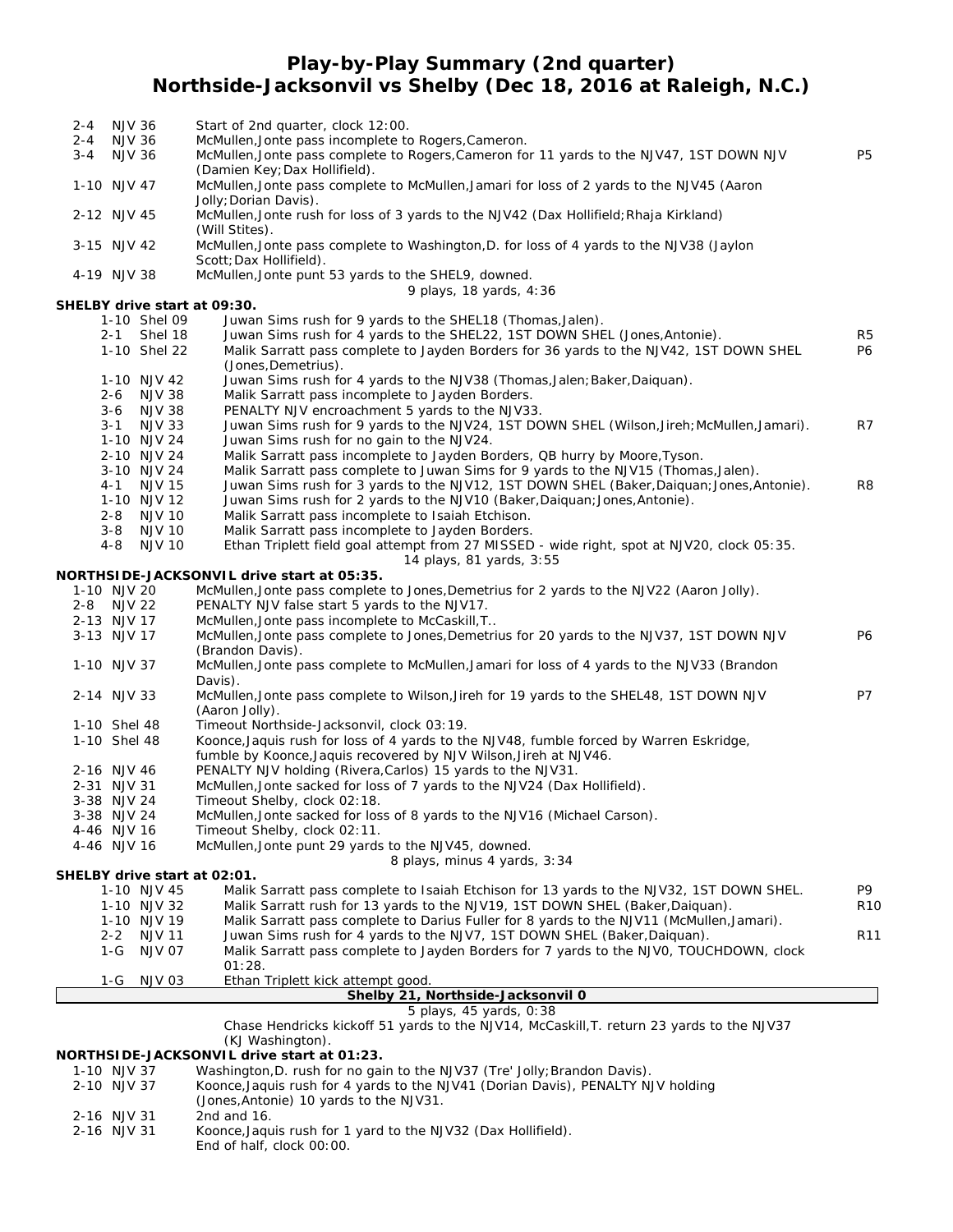## **Play-by-Play Summary (2nd quarter) Northside-Jacksonvil vs Shelby (Dec 18, 2016 at Raleigh, N.C.)**

|                                |       |                          |               |   |           |                | 3 plays, minus 5 yards, 1:23 | END OF 2nd QUARTER: Shelby 21, Northside-Jacksonvil 0 |                                      |                     |  |
|--------------------------------|-------|--------------------------|---------------|---|-----------|----------------|------------------------------|-------------------------------------------------------|--------------------------------------|---------------------|--|
| Quarter Summary                | Score | Time<br>Poss             | R.            | P | 1st Downs | 3rd            | Conversions<br>4th           | Rushing                                               | Passing                              | Penalties           |  |
| Northside-Jacksonvil<br>Shelby |       | $0 \quad 07:27$<br>04:33 | $\Omega$<br>5 |   | $\Omega$  | $2 - 4$<br>1-3 | $O-O$<br>1 - 1               | $7-(-19)$<br>9-48                                     | $7 - 9 - 0 - 42$<br>$5 - 9 - 0 - 73$ | $4 - 35$<br>$0 - 0$ |  |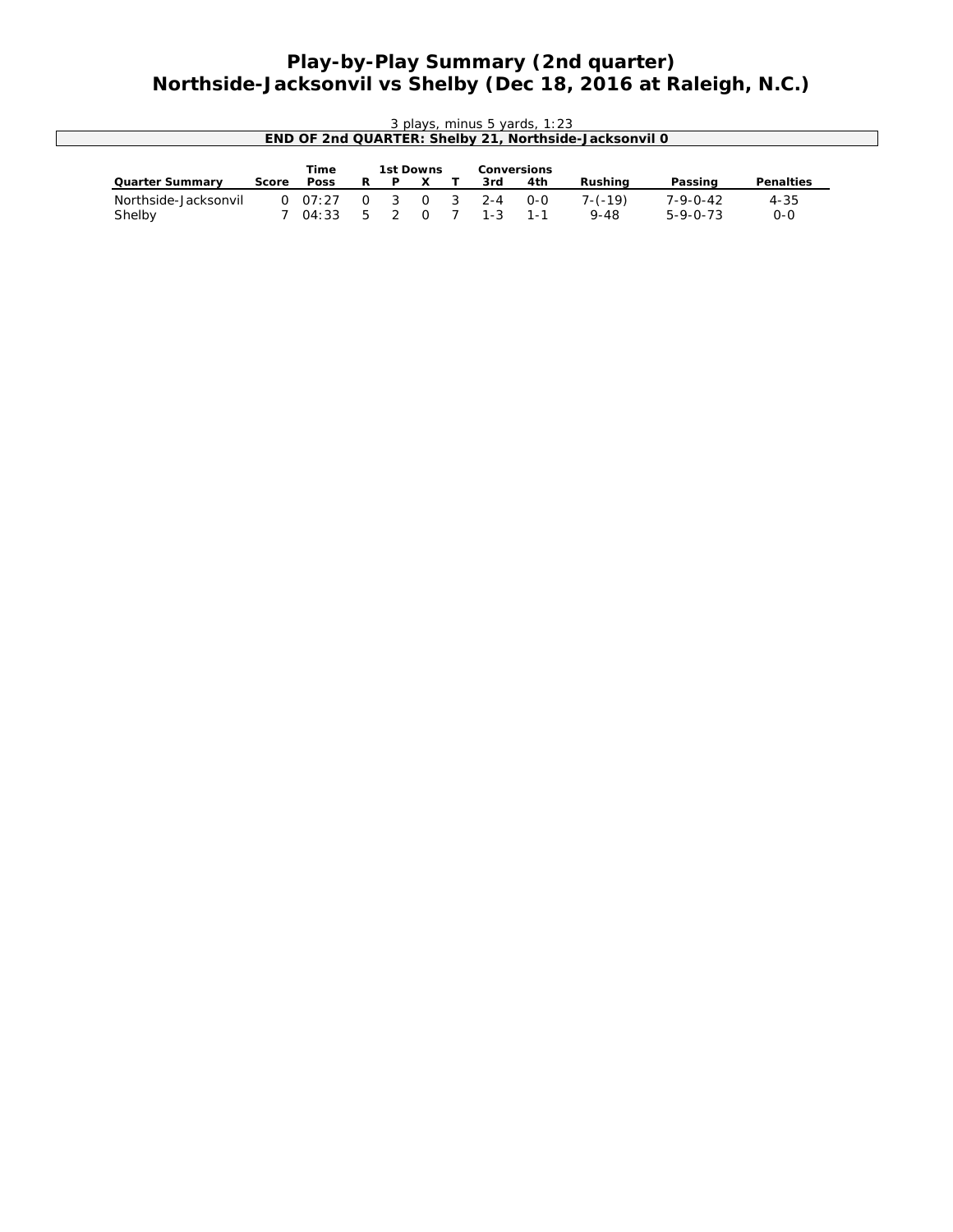#### **Quickie Statistics (2nd quarter only) Northside-Jacksonvil vs Shelby (Dec 18, 2016 at Raleigh, N.C.)**

|                                  | NJV         | SHEL        |
|----------------------------------|-------------|-------------|
| Score                            | Ω           |             |
| <b>FIRST DOWNS</b>               | 3           | 7           |
| RUSHES-YARDS (NET)               | $7 - 19$    | $9 - 48$    |
| PASSING YDS (NET)                | 42          | 73          |
| Passes Att-Comp-Int              | $9 - 7 - 0$ | $9 - 5 - 0$ |
| <b>TOTAL OFFENSE PLAYS-YARDS</b> | $16 - 23$   | 18-121      |
| <b>Fumble Returns-Yards</b>      | $0 - 0$     | $0 - 0$     |
| Punt Returns-Yards               | $O - O$     | $0 - 0$     |
| Kickoff Returns-Yards            | $1 - 23$    | $0 - 0$     |
| Interception Returns-Yards       | $0 - 0$     | $0 - 0$     |
| Punts (Number-Avg)               | $2 - 41.0$  | $0 - 0.0$   |
| Fumbles-Lost                     | $1 - 0$     | $0 - 0$     |
| Penalties-Yards                  | $4 - 35$    | $0 - 0$     |
| Possession Time                  | 07:27       | 04:33       |
| <b>Third-Down Conversions</b>    | $2$ of $4$  | $1$ of $3$  |
| <b>Fourth-Down Conversions</b>   | $0$ of $0$  | 1 of 1      |

#### **Northside-Jacksonvil Shelby**

| Rushing             | No. Gain Loss<br>TD<br>Net<br>Avg<br>La                                             | Rushing              | No. Gain Loss<br>Net<br><b>TD</b>    | Avg<br>La               |
|---------------------|-------------------------------------------------------------------------------------|----------------------|--------------------------------------|-------------------------|
| Washington, D.      | $\Omega$<br>$\Omega$<br>$\mathsf{O}$<br>$\mathbf 0$<br>$\mathbf 0$<br>0.0           | Juwan Sims           | 8<br>35<br>35<br>$\Omega$            | 9<br>O<br>4.4           |
| Koonce, Jaquis      | 3<br>5<br>6<br>$-1$<br>4<br>$-0.3$<br>0                                             | Malik Sarratt        | 13<br>13<br>$\overline{O}$           | 13 13.0<br>$\mathbf{O}$ |
| McMullen, Jonte     | 3<br>$\Omega$<br>18<br>$-18$<br>O<br>$-6.0$<br>$\Omega$                             |                      |                                      |                         |
| Passing             | Long Sack<br>TD.<br>$C - A - I$<br>Yds                                              | Passing              | TD<br>$C - A - I$<br>Yds             | Long Sack               |
| McMullen, Jonte     | $7 - 9 - 0$<br>42<br>$\overline{2}$<br>$\Omega$<br>20                               | Malik Sarratt        | $5 - 9 - 0$<br>73                    | 36<br>$\Omega$          |
| Receiving           | Yards<br>ТD<br>No.<br>Long                                                          | Receiving            | Yards<br>TD<br>No.<br>Long           |                         |
| Jones, Demetrius    | $\overline{2}$<br>$\Omega$<br>22<br>20                                              | Jayden Borders       | $\overline{2}$<br>$\mathbf{1}$<br>43 | 36                      |
| McMullen, Jamari    | 2<br>-6<br>0<br>0                                                                   | Isaiah Etchison      | 13<br>0                              | 13                      |
| Wilson, Jireh       | 1<br>19<br>19<br>$\circ$                                                            | Juwan Sims           | 9<br>$\Omega$<br>1                   | 9                       |
| Rogers, Cameron     | 1<br>11<br>$\Omega$<br>11                                                           | Darius Fuller        | 8<br>1<br>$\Omega$                   | 8                       |
| Punting             | In20<br>No.<br>Avg Long<br>TВ<br>Yds                                                | Punting              | Yds<br>No.<br>Avg Long               | ΤB<br>In20              |
| McMullen, Jonte     | $\overline{2}$<br>82<br>41.0<br>53<br>1                                             | $\Omega$             |                                      |                         |
| <b>Punt Returns</b> | No. Yards<br>TD<br>Long                                                             | Punt Returns         | No. Yards<br>TD.<br>Long             |                         |
| <b>Kick Returns</b> | TD<br>Yards<br>No.<br>Long                                                          | <b>Kick Returns</b>  | No. Yards<br><b>TD</b><br>Long       |                         |
| McCaskill, T.       | $\Omega$<br>23<br>23                                                                |                      |                                      |                         |
| <b>Tackles</b>      | TFL<br>Total<br>Sacks<br>UA-A                                                       | Tackles              | Sacks<br>Total<br>UA-A               | TFL                     |
| Baker, Daiquan      | $2 - 3$<br>5<br>0.0<br>0.0                                                          | Dax Hollifield       | $2 - 3$<br>5<br>1.0                  | 2.0                     |
| Thomas, Jalen       | 3<br>$2 - 1$<br>0.0<br>0.0                                                          | Aaron Jolly          | 3<br>$2 - 1$<br>0.0                  | 0.5                     |
| Jones. Antonie      | 3<br>$1 - 2$<br>0.0<br>0.0                                                          | <b>Brandon Davis</b> | 3<br>$2 - 1$<br>0.0                  | 1.0                     |
| McMullen, Jamari    | $\overline{2}$<br>$1 - 1$<br>0.0<br>0.0                                             | Dorian Davis         | $\overline{2}$<br>$1 - 1$<br>0.0     | 0.5                     |
| Time<br>Qtr         | Scoring Play                                                                        |                      |                                      | $V-H$                   |
| 11:12<br>1st        | SHEL - Devin Gullatte 3 yd run (Ethan Triplett kick), 2-57 0:30                     |                      |                                      | $0 - 7$                 |
| 07:13               | SHEL - Juwan Sims 10 yd pass from Malik Sarratt (Ethan Triplett kick), 6-54 2:21    |                      | $0 - 14$                             |                         |
| 01:28<br>2nd        | SHEL - Jayden Borders 7 yd pass from Malik Sarratt (Ethan Triplett kick), 5-45 0:38 |                      |                                      | $0 - 7$                 |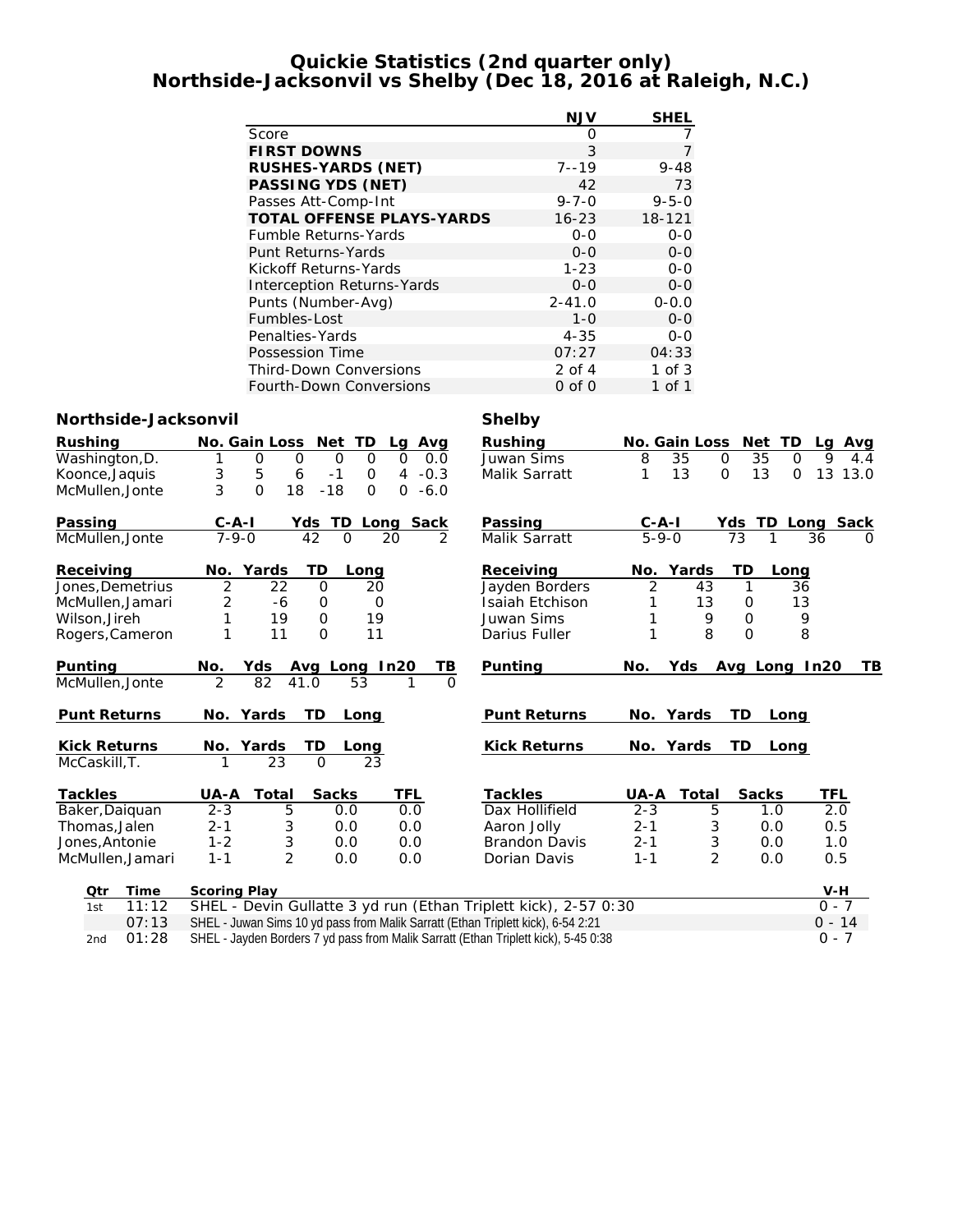**Play-by-Play Summary (3rd quarter)**

**Northside-Jacksonvil vs Shelby (Dec 18, 2016 at Raleigh, N.C.)**

|                                          | Start of 3rd quarter, clock 12:00, SHEL ball on SHEL40.<br>Chase Hendricks kickoff 44 yards to the NJV16, McCaskill, T. return 25 yards to the NJV41<br>(Shaimez Poston; Bryant Spencer). |                 |
|------------------------------------------|-------------------------------------------------------------------------------------------------------------------------------------------------------------------------------------------|-----------------|
| 1-10 NJV 41                              | NORTHSIDE-JACKSONVIL drive start at 11:54.<br>McMullen, Jonte rush for 6 yards to the NJV47 (Dax Hollifield; Will Stites).                                                                |                 |
| 2-4 NJV 47<br>1-10 Shel 46               | Koonce, Jaquis rush for 7 yards to the SHEL46, 1ST DOWN NJV (CJ Ross).<br>McMullen, Jonte rush for 9 yards to the SHEL37 (Jaylon Scott; Dax Hollifield).                                  | R8              |
| Shel 37<br>$2 - 1$                       | McMullen, Jonte pass complete to Jones, Demetrius for 13 yards to the SHEL24, 1ST DOWN NJV<br>(Dorian Davis).                                                                             | P <sub>9</sub>  |
| 1-10 Shel 24                             | McMullen, Jonte pass complete to Rogers, Cameron for no gain to the SHEL24 (Aaron Jolly).                                                                                                 |                 |
| 2-10 Shel 24<br>2-5 Shel 19              | PENALTY SHEL offside (Michael Carson) 5 yards to the SHEL19.<br>McMullen, Jonte pass intercepted by Aaron Jolly at the SHELO, Aaron Jolly return 0 yards<br>to the SHELO, touchback.      |                 |
|                                          | 6 plays, 40 yards, 2:06                                                                                                                                                                   |                 |
| SHELBY drive start at 09:48.             |                                                                                                                                                                                           |                 |
| 1-10 Shel 20<br>2-10 Shel 20             | Malik Sarratt pass incomplete to M. McMullens.<br>Juwan Sims rush for loss of 4 yards to the SHEL16 (Nelson, Naequan; Moore, Tyson).                                                      |                 |
| 3-14 Shel 16                             | Malik Sarratt pass intercepted by Jones, Demetrius at the SHEL41, Jones, Demetrius return 0<br>yards to the SHEL41.                                                                       |                 |
|                                          | 3 plays, minus 4 yards, 0:42                                                                                                                                                              |                 |
| 1-10 Shel 41                             | NORTHSIDE-JACKSONVIL drive start at 09:06.<br>McMullen, Jonte rush for loss of 8 yards to the SHEL49, fumble by McMullen, Jonte recovered                                                 |                 |
|                                          | by NJV Washington, D. at SHEL49, Washington, D. for 12 yards to the SHEL37 (Will Stites).                                                                                                 |                 |
| Shel 37<br>$2 - 6$                       | McMullen, Jonte rush for 1 yard to the SHEL36 (Dax Hollifield; Michael Carson).                                                                                                           |                 |
| $3 - 5$<br>Shel 36<br>$4 - 2$<br>Shel 33 | McMullen, Jonte rush for 3 yards to the SHEL33 (Tre' Jolly; Dax Hollifield).<br>McMullen, Jonte pass complete to Rogers, Cameron for 33 yards to the SHELO, 1ST DOWN NJV,                 | P10             |
|                                          | TOUCHDOWN, clock 07:10.                                                                                                                                                                   |                 |
| Shel 03<br>1-G                           | Khane, T. Vu kick attempt failed (blocked) (blocked by Dax Hollifield).                                                                                                                   |                 |
|                                          | Shelby 21, Northside-Jacksonvil 6<br>4 plays, 41 yards, 2:03                                                                                                                              |                 |
|                                          | Wooten, J kickoff 62 yards to the SHEL3, Jayden Borders return 4 yards to the SHEL7                                                                                                       |                 |
|                                          | (Rogers, Cameron).                                                                                                                                                                        |                 |
| SHELBY drive start at 07:03.             |                                                                                                                                                                                           |                 |
| 1-10 Shel 07<br>Shel 12<br>1-5           | PENALTY NJV offside 5 yards to the SHEL12.<br>Devin Gullatte rush for loss of 2 yards to the SHEL10 (Bussey, Costello).                                                                   |                 |
| $2 - 7$<br>Shel 10                       | Devin Gullatte rush for 4 yards to the SHEL14 (Nelson, Naequan; Thomas, Jalen).                                                                                                           |                 |
| Shel 14<br>$3 - 3$                       | Malik Sarratt pass complete to Isaiah Etchison for 8 yards to the SHEL22, 1ST DOWN SHEL<br>(McMullen, Jamari).                                                                            | P12             |
| 1-10 Shel 22                             | Malik Sarratt rush for 11 yards to the SHEL33, 1ST DOWN SHEL (Nelson, Naequan).                                                                                                           | R <sub>13</sub> |
| 1-10 Shel 33                             | Devin Gullatte rush for 7 yards to the SHEL40 (Jones, Antonie; McCaskill, T.).                                                                                                            |                 |
| 2-3 Shel 40                              | PENALTY NJV roughing passer (Thomas, Jalen) 15 yards to the NJV45, 1ST DOWN SHEL.                                                                                                         | X14             |
| 1-10 NJV 45<br>2-12 NJV 47               | Devin Gullatte rush for loss of 2 yards to the NJV47 (Washington, E.; McCaskill, T.).<br>Malik Sarratt pass intercepted by Wilson, Jireh at the NJVO, Wilson, Jireh return 29 yards       |                 |
|                                          | to the NJV29 (Darius Fuller).                                                                                                                                                             |                 |
|                                          | 7 plays, 46 yards, 3:19                                                                                                                                                                   |                 |
| 1-10 NJV 29                              | NORTHSIDE-JACKSONVIL drive start at 03:44.<br>McMullen, Jonte rush for 1 yard to the NJV30 (Jaylon Scott).                                                                                |                 |
| 2-9<br><b>NJV 30</b>                     | McMullen, Jonte pass incomplete to McMullen, Jamari, QB hurry by Dax Hollifield.                                                                                                          |                 |
| <b>NJV 30</b><br>$3-9$                   | McMullen, Jonte rush for 9 yards to the NJV39, 1ST DOWN NJV (Dax Hollifield).                                                                                                             | R <sub>11</sub> |
| 1-10 NJV 39                              | McMullen, Jonte pass incomplete to Rogers, Cameron.                                                                                                                                       |                 |
| 2-10 NJV 39<br>$3 - 8$<br><b>NJV 41</b>  | McMullen, Jonte rush for 2 yards to the NJV41 (Trey Darlington).<br>McMullen, Jonte pass complete to Rogers, Cameron for 13 yards to the SHEL46, 1ST DOWN NJV                             | P12             |
|                                          | (Dorian Davis).                                                                                                                                                                           |                 |
| 1-10 Shel 46                             | McMullen, Jonte rush for 3 yards to the SHEL43 (Will Stites; Joslen McGill).                                                                                                              |                 |
| Shel 43<br>$2 - 7$                       | McMullen, Jonte pass intercepted by Jaylon Scott at the SHEL42, Jaylon Scott return 44<br>yards to the NJV14 (McMullen, Jonte).                                                           |                 |
|                                          | 8 plays, 28 yards, 2:59                                                                                                                                                                   |                 |
| SHELBY drive start at 00:45.             |                                                                                                                                                                                           |                 |
| 1-10 NJV 14                              | Juwan Sims rush for 4 yards to the NJV10 (Bussey, Costello; Thomas, Jalen).                                                                                                               |                 |
|                                          | END OF 3rd QUARTER: Shelby 21, Northside-Jacksonvil 6                                                                                                                                     |                 |
|                                          | Time<br>1st Downs<br>Conversions                                                                                                                                                          |                 |
| Quarter Summary                          | Poss<br>Penalties<br>Score<br>R<br>P<br><u>4th</u><br><b>Rushing</b><br>Passing<br>X<br>Τ<br><u>3rd</u>                                                                                   |                 |
| Northside-Jacksonvil                     | 3<br>$\mathsf O$<br>5<br>6 07:08<br>$\overline{2}$<br>$2 - 3$<br>$1 - 1$<br>$10 - 45$<br>$4 - 8 - 2 - 59$<br>$2 - 20$                                                                     |                 |

Shelby 0 04:46 1 1 1 3 1-2 0-0 7-18 1-4-2-8 1-5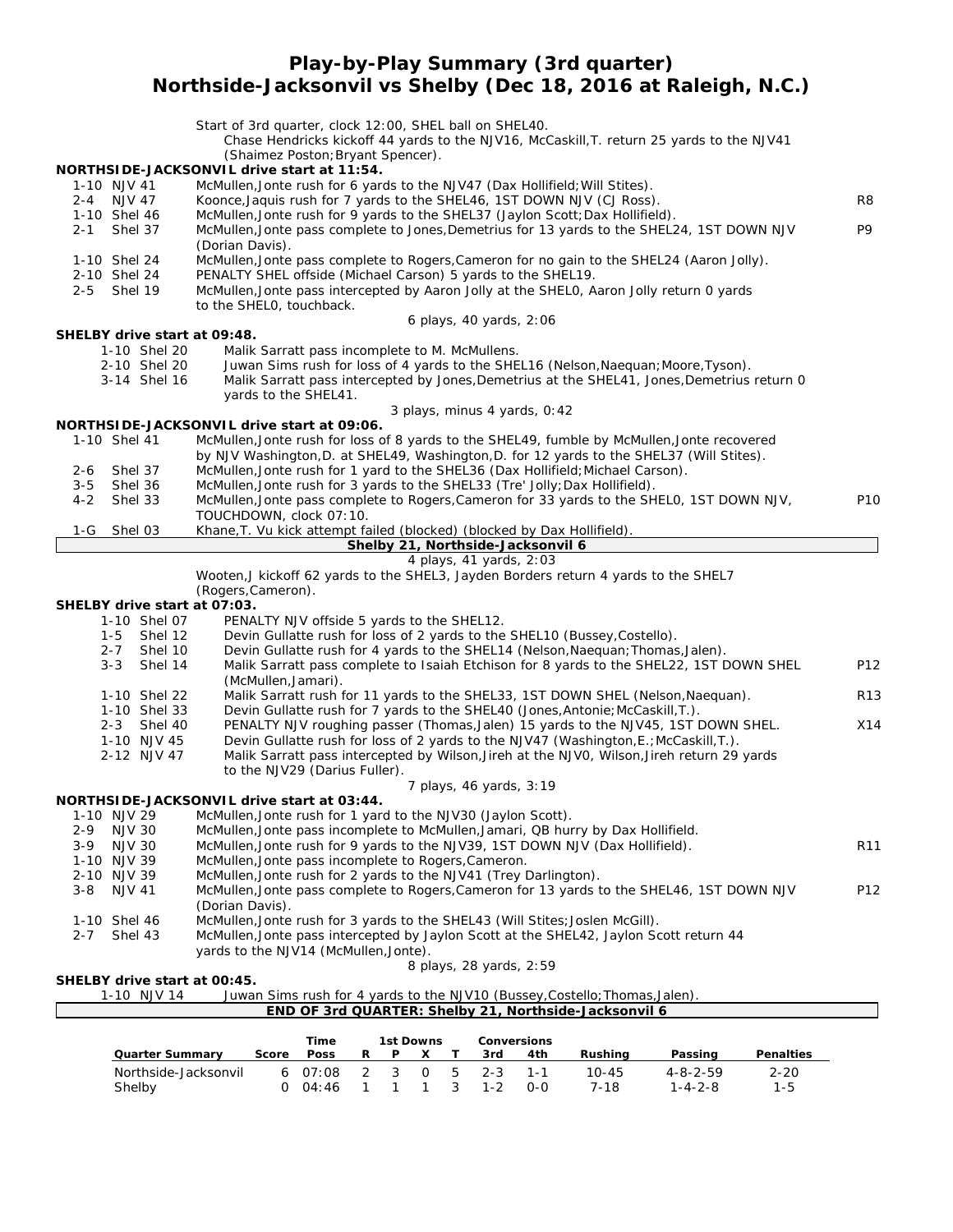#### **Quickie Statistics (3rd quarter only) Northside-Jacksonvil vs Shelby (Dec 18, 2016 at Raleigh, N.C.)**

|                                   | <b>NJV</b>  | <b>SHEL</b> |
|-----------------------------------|-------------|-------------|
| Score                             | 6           | O           |
| <b>FIRST DOWNS</b>                | 5           | 3           |
| RUSHES-YARDS (NET)                | $10 - 45$   | $7 - 18$    |
| PASSING YDS (NET)                 | 59          | 8           |
| Passes Att-Comp-Int               | $8 - 4 - 2$ | $4 - 1 - 2$ |
| TOTAL OFFENSE PLAYS-YARDS         | 18-104      | $11 - 26$   |
| <b>Fumble Returns-Yards</b>       | $0 - 0$     | $O-O$       |
| Punt Returns-Yards                | $0 - 0$     | $0 - 0$     |
| Kickoff Returns-Yards             | $1 - 25$    | $1 - 4$     |
| <b>Interception Returns-Yards</b> | $2 - 29$    | $2 - 44$    |
| Punts (Number-Avg)                | $0 - 0.0$   | $0 - 0.0$   |
| Fumbles-Lost                      | $1 - 0$     | $0 - 0$     |
| Penalties-Yards                   | $2 - 20$    | $1 - 5$     |
| Possession Time                   | 07:08       | 04:46       |
| <b>Third-Down Conversions</b>     | 2 of 3      | $1$ of $2$  |
| Fourth-Down Conversions           | 1 of 1      | $0$ of $0$  |

### **Northside-Jacksonvil Shelby**

| Rushing | McMullen, Jonte<br>Koonce, Jaquis<br>Washington, D. | No. Gain Loss<br>9<br>34<br>8<br>7<br>0<br>12<br>$\Omega$<br>$\Omega$                                  | Net TD<br>Avg<br>Lg<br>9<br>26<br>2.9<br>$\mathbf 0$<br>7<br>7.0<br>7<br>0<br>12<br>$\Omega$<br>$\Omega$<br>0.0 | Rushing<br>Malik Sarratt<br>Devin Gullatte<br>Juwan Sims | No. Gain Loss<br>11<br>11<br>4<br>$\overline{2}$<br>$\overline{4}$ | Net TD<br>11<br>$\mathbf 0$<br>$\Omega$<br>7<br>4<br>0<br>$\Omega$<br>$\overline{4}$<br>$\Omega$ | Avg<br>La<br>11<br>11.0<br>7<br>1.8<br>4<br>0.0 |  |  |  |  |
|---------|-----------------------------------------------------|--------------------------------------------------------------------------------------------------------|-----------------------------------------------------------------------------------------------------------------|----------------------------------------------------------|--------------------------------------------------------------------|--------------------------------------------------------------------------------------------------|-------------------------------------------------|--|--|--|--|
| Passing | McMullen, Jonte                                     | $C - A - I$<br>Yds<br>$4 - 8 - 2$<br>59                                                                | TD<br>Long Sack<br>1<br>33<br>$\Omega$                                                                          | Passing<br>Malik Sarratt                                 | $C$ -A-I<br>$1 - 4 - 2$                                            | TD<br>Yds<br>8<br>$\Omega$                                                                       | Long Sack<br>8<br>$\Omega$                      |  |  |  |  |
|         | Receiving<br>Rogers, Cameron<br>Jones,Demetrius     | TD<br>Yards<br>No.<br>3<br>46<br>13<br>1                                                               | Long<br>1<br>33<br>13<br>$\mathcal{O}$                                                                          | Receiving<br>Isaiah Etchison                             | No. Yards<br>8                                                     | TD<br>Long<br>$\Omega$                                                                           | 8                                               |  |  |  |  |
| Punting |                                                     | Yds<br>No.                                                                                             | Avg Long In20<br>TВ                                                                                             | Punting                                                  | Yds<br>No.                                                         | Avg Long In20                                                                                    | ΤB                                              |  |  |  |  |
|         | Punt Returns                                        | No. Yards<br>TD                                                                                        | Long                                                                                                            | Punt Returns                                             | No. Yards                                                          | TD<br>Long                                                                                       |                                                 |  |  |  |  |
|         | <b>Kick Returns</b><br>McCaskill, T.                | No. Yards<br>TD<br>25                                                                                  | Long<br>$\Omega$<br>25                                                                                          | <b>Kick Returns</b><br>Jayden Borders                    | No. Yards<br>4                                                     | TD<br>Long<br>$\Omega$                                                                           |                                                 |  |  |  |  |
| Tackles |                                                     | Total<br>UA-A                                                                                          | TFL<br>Sacks                                                                                                    | Tackles                                                  | UA-A<br>Total                                                      | Sacks                                                                                            | TFL                                             |  |  |  |  |
|         | Nelson, Naequan                                     | $1 - 2$<br>3                                                                                           | 0.5<br>0.0                                                                                                      | Dax Hollifield                                           | $1 - 4$<br>5                                                       | 0.0                                                                                              | 0.0                                             |  |  |  |  |
|         | Bussey, Costello                                    | 2<br>$1 - 1$                                                                                           | 1.0<br>0.0                                                                                                      | <b>Will Stites</b>                                       | $1 - 2$<br>3                                                       | 0.0                                                                                              | 0.0                                             |  |  |  |  |
|         | McCaskill, T.<br>Thomas, Jalen                      | $\sqrt{2}$<br>$0 - 2$<br>$\overline{2}$<br>$0 - 2$                                                     | 0.5<br>0.0<br>0.0<br>0.0                                                                                        | Dorian Davis<br>Jaylon Scott                             | $\overline{c}$<br>$2 - 0$<br>$\overline{2}$<br>$1 - 1$             | 0.0<br>0.0                                                                                       | 0.0<br>0.0                                      |  |  |  |  |
|         | Qtr<br>Time                                         | Scoring Play                                                                                           |                                                                                                                 |                                                          |                                                                    |                                                                                                  | $V-H$<br>$0 - 7$                                |  |  |  |  |
|         | 11:12<br>1st                                        | SHEL - Devin Gullatte 3 yd run (Ethan Triplett kick), 2-57 0:30                                        |                                                                                                                 |                                                          |                                                                    |                                                                                                  |                                                 |  |  |  |  |
|         | 07:13                                               |                                                                                                        | SHEL - Juwan Sims 10 yd pass from Malik Sarratt (Ethan Triplett kick), 6-54 2:21                                |                                                          |                                                                    |                                                                                                  | $0 - 14$                                        |  |  |  |  |
|         | 01:28<br>2nd                                        |                                                                                                        | SHEL - Jayden Borders 7 yd pass from Malik Sarratt (Ethan Triplett kick), 5-45 0:38                             |                                                          |                                                                    |                                                                                                  | $0 - 21$                                        |  |  |  |  |
|         | 07:10<br>3rd                                        | NJV - Rogers, Cameron 33 yd pass from McMullen, Jonte (Khane, T. Vu kick blockd), 4-41 2:03<br>$6 - 0$ |                                                                                                                 |                                                          |                                                                    |                                                                                                  |                                                 |  |  |  |  |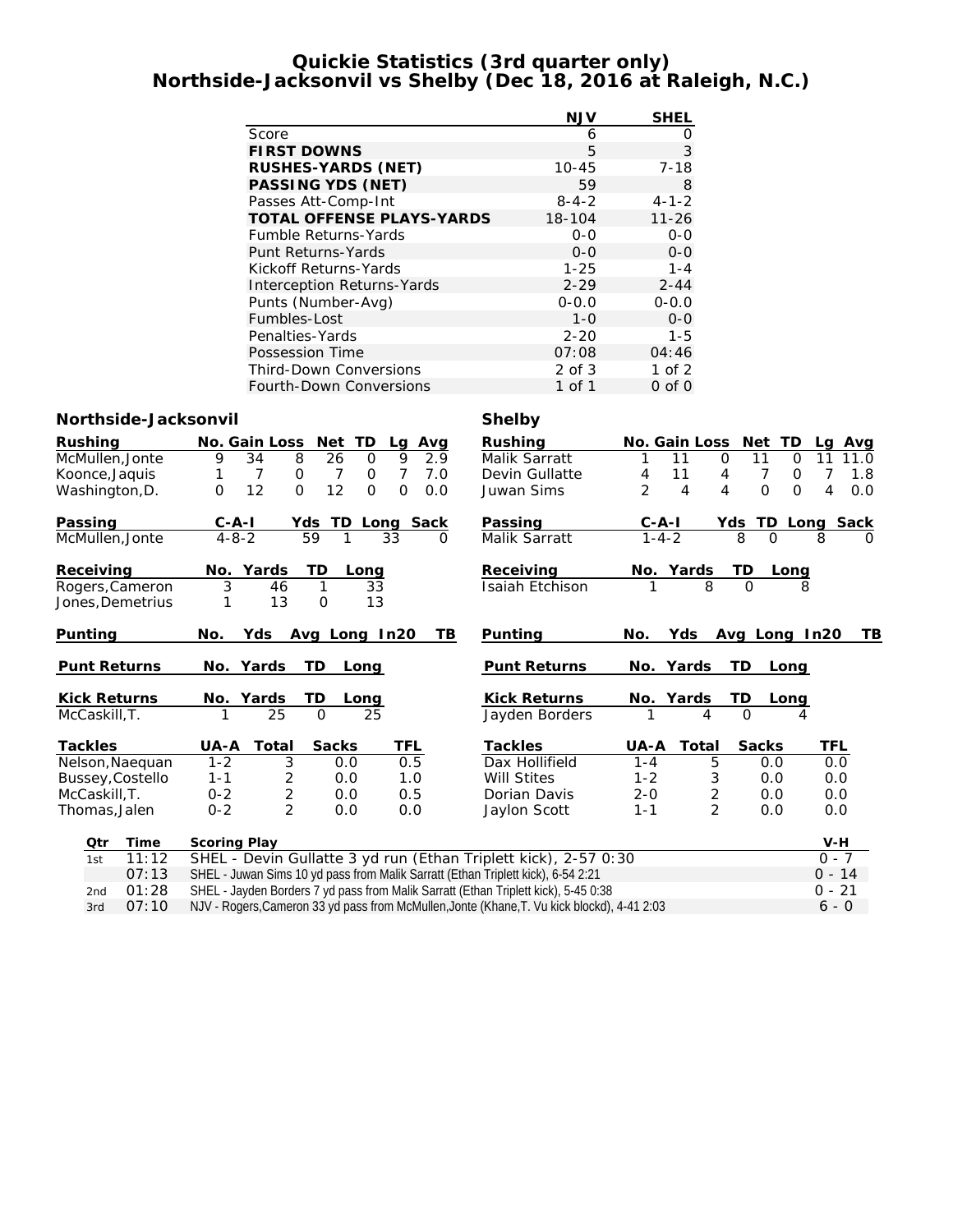# **Play-by-Play Summary (4th quarter) Northside-Jacksonvil vs Shelby (Dec 18, 2016 at Raleigh, N.C.)**

|         | $2 - 6$<br>$2 - 6$         | <b>NJV 10</b><br><b>NJV 10</b> |                                            |       | Start of 4th quarter, clock 12:00.                             |              |   |              |                |         |                                   |                                                                                                                                            | Devin Gullatte rush for 7 yards to the NJV3, 1ST DOWN SHEL (Bussey, Costello).                |           | <b>R15</b>      |
|---------|----------------------------|--------------------------------|--------------------------------------------|-------|----------------------------------------------------------------|--------------|---|--------------|----------------|---------|-----------------------------------|--------------------------------------------------------------------------------------------------------------------------------------------|-----------------------------------------------------------------------------------------------|-----------|-----------------|
|         |                            | 1-G NJV 03                     |                                            |       | Juwan Sims rush for 1 yard to the NJV2 (Koonce, Jaquis).       |              |   |              |                |         |                                   |                                                                                                                                            |                                                                                               |           |                 |
|         |                            | 2-G NJV 02                     |                                            |       |                                                                |              |   |              |                |         |                                   | Devin Gullatte rush for 2 yards to the NJVO, TOUCHDOWN, clock 11:09.                                                                       |                                                                                               |           |                 |
|         | 1-G                        | <b>NJV 03</b>                  |                                            |       | Ethan Triplett kick attempt good.                              |              |   |              |                |         |                                   |                                                                                                                                            |                                                                                               |           |                 |
|         |                            |                                |                                            |       |                                                                |              |   |              |                |         | Shelby 28, Northside-Jacksonvil 6 |                                                                                                                                            |                                                                                               |           |                 |
|         |                            |                                |                                            |       |                                                                |              |   |              |                |         | 4 plays, 14 yards, 1:41           |                                                                                                                                            |                                                                                               |           |                 |
|         |                            |                                |                                            |       | (Shaimez Poston; Tre' Jolly).                                  |              |   |              |                |         |                                   |                                                                                                                                            | Chase Hendricks kickoff 48 yards to the NJV17, McCaskill, T. return 16 yards to the NJV33     |           |                 |
|         |                            |                                | NORTHSIDE-JACKSONVIL drive start at 11:04. |       |                                                                |              |   |              |                |         |                                   |                                                                                                                                            |                                                                                               |           |                 |
|         | 1-10 NJV 33                |                                |                                            |       |                                                                |              |   |              |                |         |                                   | McMullen, Jonte pass complete to McMullen, Jamari for 6 yards to the NJV39 (Jaylon                                                         |                                                                                               |           |                 |
|         |                            |                                | Scott; Dax Hollifield).                    |       |                                                                |              |   |              |                |         |                                   |                                                                                                                                            |                                                                                               |           |                 |
| $2 - 4$ |                            | <b>NJV 39</b>                  | (Brandon Davis).                           |       |                                                                |              |   |              |                |         |                                   |                                                                                                                                            | McMullen, Jonte pass complete to McMullen, Jamari for 12 yards to the SHEL49, 1ST DOWN NJV    |           | P13             |
|         | 1-10 Shel 49               |                                |                                            |       |                                                                |              |   |              |                |         |                                   |                                                                                                                                            | McMullen, Jonte pass complete to Jones, Demetrius for 34 yards to the SHEL15, 1ST DOWN NJV    |           | P14             |
|         |                            |                                |                                            |       | (Dorian Davis), PENALTY SHEL pass interference declined.       |              |   |              |                |         |                                   |                                                                                                                                            |                                                                                               |           |                 |
|         | 1-10 Shel 15               |                                |                                            |       |                                                                |              |   |              |                |         |                                   |                                                                                                                                            | McMullen, Jonte pass complete to McCaskill, T. for 9 yards to the SHEL6 (CJ Ross; Damien      |           |                 |
|         |                            |                                | Key).                                      |       |                                                                |              |   |              |                |         |                                   |                                                                                                                                            |                                                                                               |           |                 |
|         |                            |                                | Shelby player injured (23) Ross, CJ        |       |                                                                |              |   |              |                |         |                                   |                                                                                                                                            |                                                                                               |           |                 |
| $2 - 1$ |                            | Shel 06                        |                                            |       | Washington, D. rush for no gain to the SHEL6 (Dax Hollifield). |              |   |              |                |         |                                   |                                                                                                                                            |                                                                                               |           |                 |
| $3 - 1$ |                            | Shel 06                        |                                            |       |                                                                |              |   |              |                |         |                                   |                                                                                                                                            | McMullen, Jonte rush for loss of 4 yards to the SHEL10, fumble forced by O.J. Ross, fumble    |           |                 |
|         |                            |                                |                                            |       | by McMullen, Jonte recovered by SHEL Shaimez Poston at SHEL14. |              |   |              |                |         |                                   |                                                                                                                                            |                                                                                               |           |                 |
|         |                            |                                |                                            |       |                                                                |              |   |              |                |         | 6 plays, 53 yards, 1:54           |                                                                                                                                            |                                                                                               |           |                 |
|         |                            |                                | SHELBY drive start at 09:10.               |       |                                                                |              |   |              |                |         |                                   |                                                                                                                                            |                                                                                               |           |                 |
|         |                            | 1-10 Shel 14                   |                                            |       |                                                                |              |   |              |                |         |                                   | Devin Gullatte rush for 4 yards to the SHEL18 (McMullen, Jamari).                                                                          |                                                                                               |           |                 |
|         | $2 - 6$                    | Shel 18                        |                                            |       |                                                                |              |   |              |                |         |                                   | Juwan Sims rush for 24 yards to the SHEL42, 1ST DOWN SHEL (Moore, Tyson).                                                                  |                                                                                               |           | R <sub>16</sub> |
|         |                            | 1-10 Shel 42                   |                                            |       |                                                                |              |   |              |                |         |                                   |                                                                                                                                            | Devin Gullatte rush for loss of 2 yards to the SHEL40 (Jones, Antonie; Thomas, Jalen).        |           |                 |
|         | $3 - 7$                    | 2-12 Shel 40<br>Shel 45        |                                            |       |                                                                |              |   |              |                |         |                                   | Devin Gullatte rush for 5 yards to the SHEL45 (Jones, Antonie).<br>PENALTY NJV encroachment (Bussey, Costello) 5 yards to the 50 yardline. |                                                                                               |           |                 |
|         | $3 - 2$                    | Shel 50                        |                                            |       |                                                                |              |   |              |                |         |                                   |                                                                                                                                            | Devin Gullatte rush for 17 yards to the NJV33, 1ST DOWN SHEL (Wilson, Jireh; Jones, Antonie). |           | R <sub>17</sub> |
|         |                            | 1-10 NJV 33                    |                                            |       |                                                                |              |   |              |                |         |                                   | Juwan Sims rush for 9 yards to the NJV24 (Jones, Antonie; Moore, Tyson).                                                                   |                                                                                               |           |                 |
|         |                            | 2-1 NJV 24                     |                                            |       |                                                                |              |   |              |                |         |                                   |                                                                                                                                            | Devin Gullatte rush for 5 yards to the NJV19, 1ST DOWN SHEL (Moore, Tyson; Bussey, Costello). |           | <b>R18</b>      |
|         |                            | 1-10 NJV 19                    |                                            |       | Juwan Sims rush for 3 yards to the NJV16 (Baker, Daiquan).     |              |   |              |                |         |                                   |                                                                                                                                            |                                                                                               |           |                 |
|         | $2 - 7$                    | <b>NJV 16</b>                  |                                            |       | Juwan Sims rush for 4 yards to the NJV12 (Koonce, Jaquis).     |              |   |              |                |         |                                   |                                                                                                                                            |                                                                                               |           |                 |
|         | $3 - 3$                    | <b>NJV 12</b>                  |                                            |       |                                                                |              |   |              |                |         |                                   | Juwan Sims rush for 2 yards to the NJV10 (Koonce, Jaquis; Baker, Daiquan).                                                                 |                                                                                               |           |                 |
|         | $4 - 1$                    | <b>NJV 10</b>                  |                                            |       |                                                                |              |   |              |                |         |                                   |                                                                                                                                            | Juwan Sims rush for loss of 2 yards to the NJV12 (Bussey, Costello; Thomas, Jalen).           |           |                 |
|         |                            |                                |                                            |       |                                                                |              |   |              |                |         | 11 plays, 74 yards, 6:33          |                                                                                                                                            |                                                                                               |           |                 |
|         |                            |                                | NORTHSIDE-JACKSONVIL drive start at 02:37. |       |                                                                |              |   |              |                |         |                                   |                                                                                                                                            |                                                                                               |           |                 |
|         | 1-10 NJV 12                |                                |                                            |       |                                                                |              |   |              |                |         |                                   |                                                                                                                                            | McMullen, Jonte pass complete to McCaskill, T. for 7 yards to the NJV19 (Dorian Davis).       |           |                 |
| $2 - 3$ |                            | <b>NJV 19</b>                  |                                            |       |                                                                |              |   |              |                |         |                                   | McMullen, Jonte rush for 1 yard to the NJV20 (Will Stites; Michael Carson).                                                                |                                                                                               |           |                 |
|         | 3-2 NJV 20                 |                                |                                            |       |                                                                |              |   |              |                |         |                                   | McMullen, Jonte rush for 2 yards to the NJV22, 1ST DOWN NJV (Dax Hollifield).                                                              |                                                                                               |           | R <sub>15</sub> |
|         | 1-10 NJV 22<br>2-10 NJV 22 |                                |                                            |       | McMullen, Jonte pass incomplete to Rogers, Cameron.            |              |   |              |                |         |                                   |                                                                                                                                            |                                                                                               |           |                 |
|         | 3-6 NJV 26                 |                                |                                            |       | McMullen, Jonte rush for 4 yards to the NJV26 (Tre' Jolly).    |              |   |              |                |         |                                   |                                                                                                                                            | McMullen, Jonte pass complete to McMullen, Jamari for 6 yards to the NJV32, 1ST DOWN NJV      |           | P <sub>16</sub> |
|         |                            |                                | (Dorian Davis).                            |       |                                                                |              |   |              |                |         |                                   |                                                                                                                                            |                                                                                               |           |                 |
|         | 1-10 NJV 32                |                                |                                            |       | McMullen, Jonte pass incomplete to Wilson, Jireh.              |              |   |              |                |         |                                   |                                                                                                                                            |                                                                                               |           |                 |
|         |                            |                                |                                            |       | End of game, clock 00:00.                                      |              |   |              |                |         |                                   |                                                                                                                                            |                                                                                               |           |                 |
|         |                            |                                |                                            |       |                                                                |              |   |              |                |         | 7 plays, 20 yards, 2:37           |                                                                                                                                            |                                                                                               |           |                 |
|         |                            |                                |                                            |       |                                                                |              |   |              |                |         |                                   | FINAL SCORE: Shelby 28, Northside-Jacksonvil 6                                                                                             |                                                                                               |           |                 |
|         |                            |                                |                                            |       |                                                                |              |   |              |                |         |                                   |                                                                                                                                            |                                                                                               |           |                 |
|         |                            |                                |                                            |       | Time                                                           |              |   | 1st Downs    |                |         | Conversions                       |                                                                                                                                            |                                                                                               |           |                 |
|         |                            | Quarter Summary                |                                            | Score | Poss                                                           | R            | P | X            | $\top$         | 3rd     | 4th                               | Rushing                                                                                                                                    | Passing                                                                                       | Penalties |                 |
|         |                            | Northside-Jacksonvil           |                                            |       | $0$ $04:31$                                                    | $\mathbf{1}$ | 3 | $\mathbf{O}$ | $\overline{4}$ | $2 - 3$ | $0 - 0$                           | $5-(-1)$                                                                                                                                   | $6 - 8 - 0 - 74$                                                                              | $1 - 5$   |                 |

Shelby 7 07:29 4 0 0 4 1-2 0-1 14-79 0-0-0-0 0-0